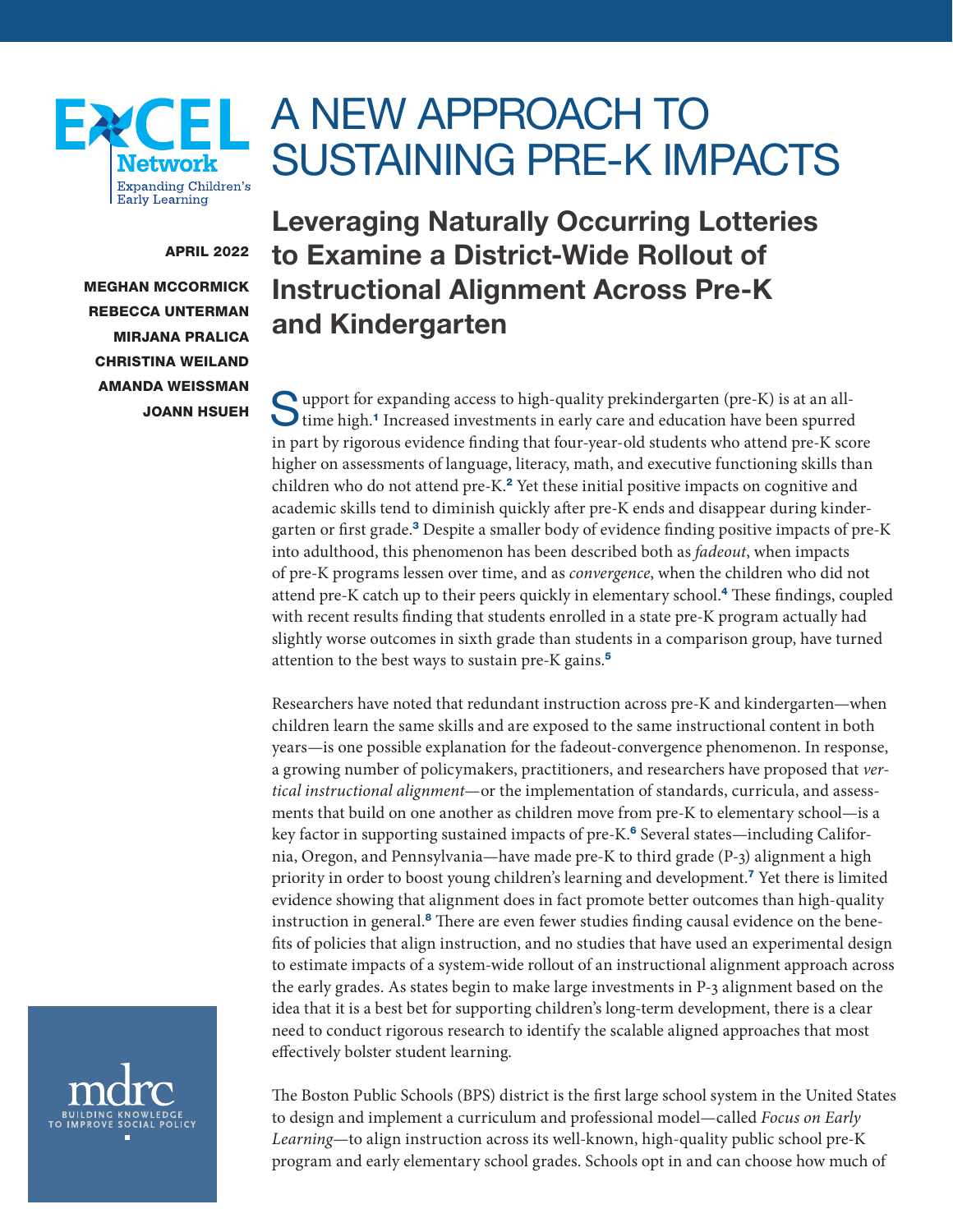<span id="page-1-0"></span>the curriculum to adopt. Further, BPS's school assignment process combines information on parents' preferences for where they would like their child to attend pre-K. When there are more students who prefer a school than there are available spots, this process uses naturally occurring lotteries—which approximate random assignment—to determine which students are assigned to each school. BPS's implementation of *Focus on Early Learning* across its pre-K and kindergarten programs, coupled with this school assignment process, presents a unique opportunity to rigorously examine the effects of a district-wide rollout of instructional alignment on student outcomes across time.

Although use of this methodology is an exciting prospect for research, early childhood studies that use naturally occurring lotteries like this are relatively new. To date, there are only a handful of papers that have used this method in an early childhood context, and one of those studies examined the effects of BPS's pre-K program on children's outcomes through third grade for the time period *before* the district undertook its alignment efforts.<sup>[9](#page-17-0)</sup> It is thus critical that researchers examining early childhood programs and policies carefully consider the opportunities and challenges of using this type of design before launching such studies.

As part of the Expanding Children's Early Learning Network (ExCEL) project, MDRC is partnering with with the Boston Public Schools (BPS) Department of Early Childhood, the University of Michigan, and the Harvard Graduate School of Education to understand how BPS's reforms to align instruction across the early grades supported teaching and learning. The purpose of this brief is to assess the feasibility of using naturally occurring lotteries to evaluate the effects of BPS's *Focus on Early Learning* approach on students over time; results from a full impact study estimating effects on student outcomes will be released in 2023. The brief begins by presenting background information on the approach, the motivation for the study, and the project's core research aims. It then explores three issues related to the study's feasibility that are critical for determining whether lotteries can be used to answer policy-relevant questions in a rigorous way:

- **1** BASELINE EQUIVALENCE: Did the naturally occurring lotteries created by BPS's school assignment process successfully produce two demographically equivalent groups—one assigned to schools choosing to implement *Focus on Early Learning* in pre-K and kindergarten and the other assigned to the business-as-usual control group—prior to the start of the pre-K year?
- 2 GENERALIZABILITY OF THE STUDENT SAMPLE: To what extent were the students who were assigned to schools by these lotteries similar to or different from students who were not assigned to a school through a lottery?
- 3 GENERALIZABILITY OF THE SCHOOL SAMPLE: To what extent were the BPS schools that chose to implement *Focus on Early Learning* similar to or different from those that did not?

The brief concludes by discussing whether this study is successfully set up to draw causal conclusions about the impacts of a district-wide rollout of instructional alignment across the early grades while also producing results that are generalizable—and relevant—to the broader population of BPS pre-K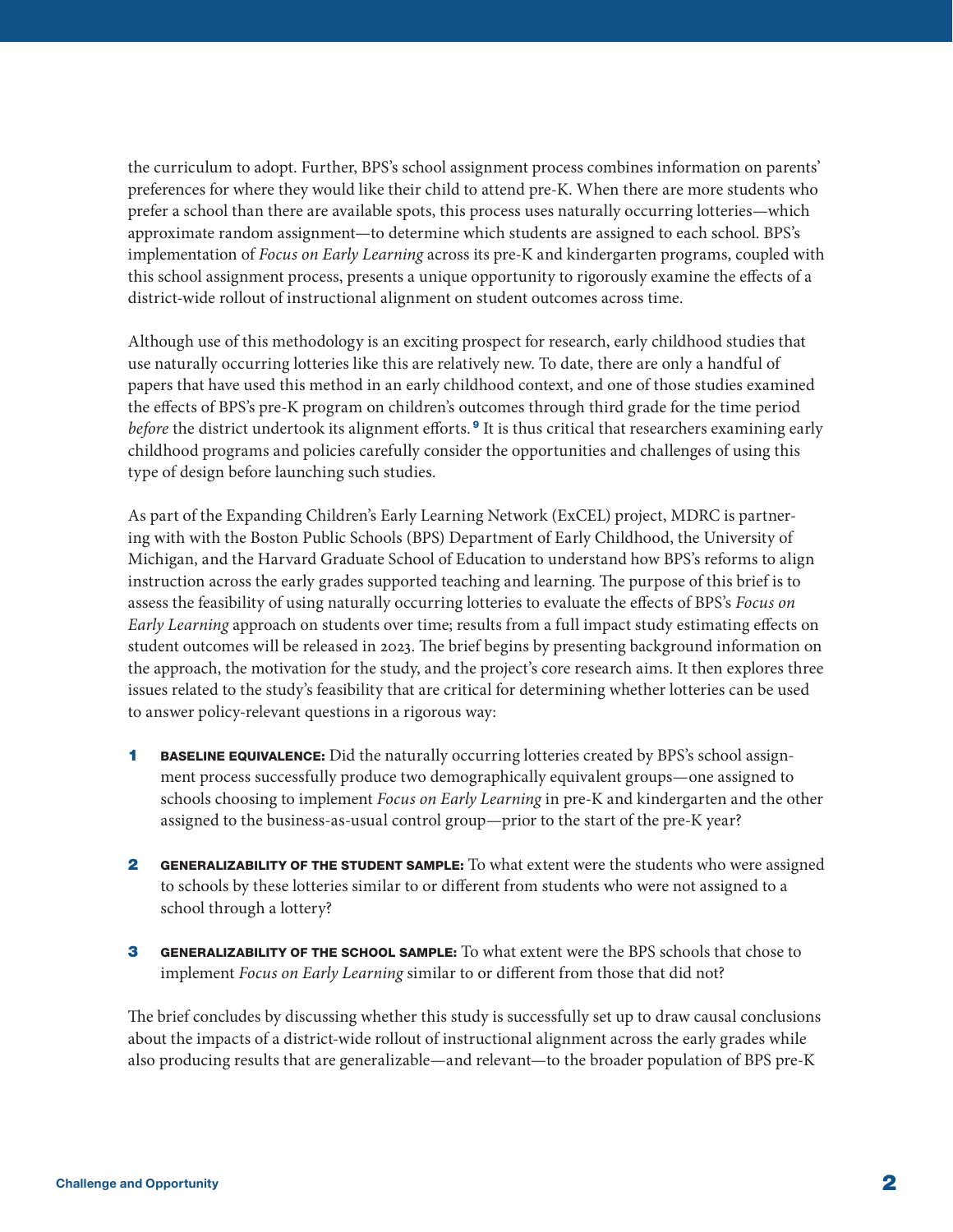<span id="page-2-0"></span>students and schools. Findings presented in this brief will help ensure that comparable efforts in the future have direct relevance for policymakers and practitioners. Results will also provide muchneeded practical guidance for lottery-based studies of early childhood programs and policies.

# INSTRUCTIONAL ALIGNMENT AS A TOOL TO SUSTAIN THE PRE-K BOOST

Aligning curricula—along with high-quality implementation supported by professional development for teachers—across pre-K and elementary school has emerged as a potential strategy for sustain-ing the pre-K boost into the early elementary years.<sup>[10](#page-17-0)</sup> Alignment has typically been conceived as encompassing standards, curricula, and assessments that build on one another over time (*vertical alignment*) and are consistent across schools and classrooms within a given grade (*horizontal alignment*). The focus of this brief is vertical alignment, which policymakers prioritize when designing approaches to sustain pre-K benefits. A vertical alignment approach may look like this: Pre-K focuses instruction on foundational early math and literacy skills (for example, letter sounds and recognition, numeracy, cardinality), while elementary school follows with sequentially more challenging tasks and concepts and continued exposure to developmentally appropriate learning formats. Recent work has argued that aligned content must also remain high quality over time to boost learning and development.[11](#page-17-0)

Although the idea of building on children's knowledge and skills over time may not seem particularly novel, research shows that existing kindergarten instruction often repeats content that children—and pre-K attendees in particular—already know.<sup>[12](#page-17-0)</sup> In addition, instructional learning formats are inconsistent across these grades. Researchers at the University of Michigan, MDRC, and Harvard found that pre-K students in Boston spent more time engaged in learning centers—or structured, child-directed, play-based activities located in areas around the classroom—while kindergarten students spent more time in whole group instruction and working individually.<sup>[13](#page-17-0)</sup> In a different study, MDRC researchers found that kindergarten students learning math spent 83 percent of their time in whole group settings while pre-K students spent 26 percent of time in those settings.<sup>[14](#page-17-0)</sup>

Even though access to pre-K has expanded during the last 15 years, kindergarten instruction and standards have remained largely unchanged.[15](#page-18-0) In response, researchers, policymakers, and practitioners increasingly argue for the need to vertically align instruction across pre-K and elementary school so that students continually build on learning gains over time. And there are inklings that these reforms may help sustain the pre-K boost. MDRC researchers found that students who experienced an evidence-based math curriculum in pre-K and aligned math supports in kindergarten—in the form of math clubs taking place outside of typical instruction—had higher standardized test scores in third grade compared with students who did not.<sup>[16](#page-18-0)</sup> Yet the few rigorous studies of instructional alignment completed to date have been implemented as demonstration studies, testing impacts under conditions controlled largely by researchers. Evidence on the impacts of instructional alignment when implemented at scale by a whole school district is even more limited.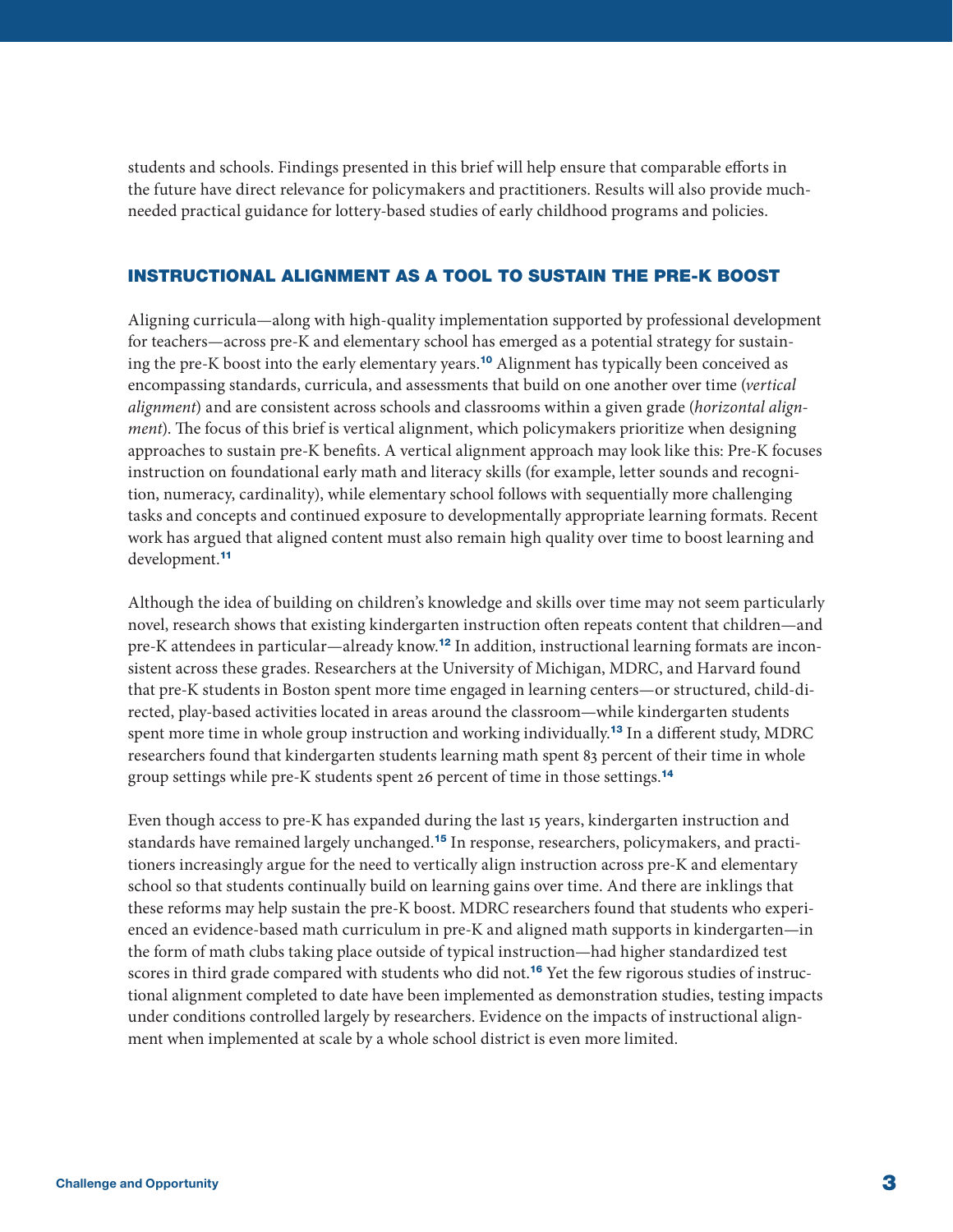# <span id="page-3-0"></span>USING NATURALLY OCCURRING LOTTERIES TO ESTIMATE IMPACTS OF A DISTRICT-WIDE ROLLOUT OF INSTRUCTIONAL ALIGNMENT ON STUDENT OUTCOMES

Estimating the causal impact of any scaled, district-wide policy can be quite challenging. Although randomized controlled trials (RCTs) are the gold standard for examining the effects of education programs and policies, mounting an RCT to test the effects of a district-wide instructional alignment approach across pre-K and kindergarten would be logistically difficult and very expensive. Increasingly, however, there are opportunities to use naturally occurring lotteries that exist within districts' school assignment processes to take advantage of a random assignment mechanism implemented as a part of typical educational practice.

The basic approach is as follows: In cases where there are more students who want to attend a given school than there are slots, a random assignment process is used by the school district to determine which students are assigned those slots. Depending on the district and assignment process, this approach is repeated until all the slots in all the schools are filled. In any RCT study using this type of data, *program group* students are those who "win" a spot in their preferred school, and *control group* students are those who "lose" a spot in their preferred school. The data from each of these lotteries can be combined to conduct one larger experimental study of a district-wide policy or practice. Because assignment is random, the program and control groups' observed and unobserved characteristics at the time of randomization should be equivalent. Therefore, any difference in the outcomes of students in the program and control groups can be described as the causal impact of the program or intervention of interest. This type of design has been widely used to study interventions in K-12 settings such as small high schools in New York City and charter schools.[17](#page-18-0) Yet this approach has only been used in a small number of studies of pre-K programs to date.<sup>[18](#page-18-0)</sup>

Naturally occurring lottery studies have several strengths. First and most important, researchers can use this design to estimate causal effects of a given program or intervention on student outcomes, creating a gold-standard research design. Available administrative data allow the team to confirm that the lottery "worked" by creating program and control groups that are equivalent along observed characteristics. Second, naturally occurring lotteries often provide the opportunity to study a program or policy across an entire school district or pre-K system, implemented in the population of interest. Lotteries are also useful from a practitioner perspective because they allow school districts to incorporate parent preferences into school assignments and allocate slots in oversubscribed schools fairly. Finally, lottery studies can be conducted with retrospective and prospective information, allowing researchers to examine multiple years of data to learn about the impacts of a given program across an extended time period.

Yet there are also challenges and limitations associated with this design that researchers must address. First, there is no guarantee that a school district's assignment process will be random and create comparable program and control groups. This means that researchers need to fully investigate the random assignment process and assess whether there is evidence that all characteristics of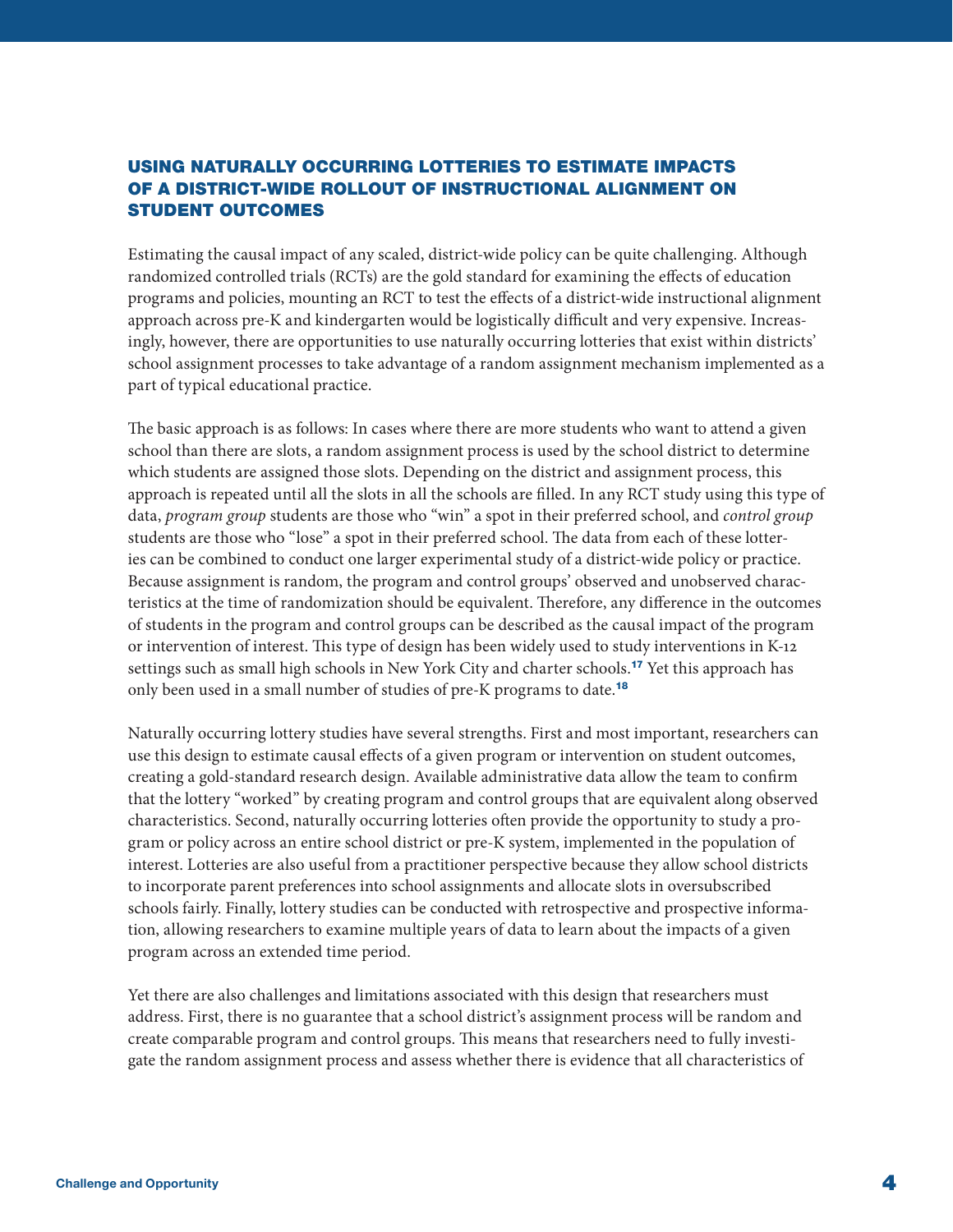<span id="page-4-0"></span>the program and control groups are equivalent at the time of randomization. Second, lottery studies often reflect impacts of a policy on a unique subset of students who may differ from the broader population. Students must compete for a lottery in an oversubscribed school to be included in a lottery study. Those who do not apply to oversubscribed schools will be excluded from the impact study; if students who apply to oversubscribed schools are different in some way from students who do not apply to those schools, then the results of the impact study will not generalize to the broader population of students served. For example, if students from families with higher incomes are more likely to apply to oversubscribed schools, the results of the impact study may not actually fully apply to the broader population of students who seek to enroll in pre-K and on average have lower levels of family income. Relatedly, the characteristics of the oversubscribed *schools* could differ substantially from the schools not represented in the lottery analysis, creating further challenges with generalizability across settings.

All studies that use a randomized design—by leveraging naturally occurring lotteries or not—face these challenges. But, as evidenced by prior research, these issues may be exacerbated in lottery-based studies conducted in early childhood settings and must be handled carefully.

# *FOCUS ON EARLY LEARNING*: A UNIQUE OPPORTUNITY TO USE NATURALLY OCCURRING LOTTERIES TO STUDY THE EFFECTS OF A DISTRICT-WIDE ROLLOUT OF INSTRUCTIONAL ALIGNMENT ON STUDENT OUTCOMES

As mentioned earlier, BPS uses a lottery approach to assign students to its public school pre-K program. This presents an opportunity to study the district-wide rollout of BPS's *Focus on Early Learning* model to align instruction across pre-K and elementary school. Begun in a subset of schools in 2012, *Focus on Early Learning* was designed by BPS to adjust the structure of kindergarten, first grade, and second grade to closely mirror child-directed pre-K practices (such as small groups and play-based learning).[19](#page-18-0) The reform also added district-created components to the existing pre-K program, which centered around a combination of a language and literacy curriculum and a math curriculum created by experts in those learning domains.<sup>[20](#page-18-0)</sup> Pre-K themes and lesson topics are reintroduced in higher grades, allowing content to be expanded in depth and complexity as children age. In this way, instructional alignment can allow for richer content and more cognitively demanding instruction in the higher grades. Box 1 provides a thematic example of how this works in the pre-K and kindergarten curricula.

The BPS Department of Early Childhood created *Focus on Early Learning* because they recognized that their pre-K program—though found to have moderate to large favorable effects on student skills—was largely disconnected from children's experiences in kindergarten through second grade. These grades did not effectively build upon the skills children were learning, potentially reducing the long-term impact of early childhood programming.<sup>[21](#page-18-0)</sup> Table 1 summarizes the key curricular components that make up *Focus on Early Learning* across both pre-K and kindergarten.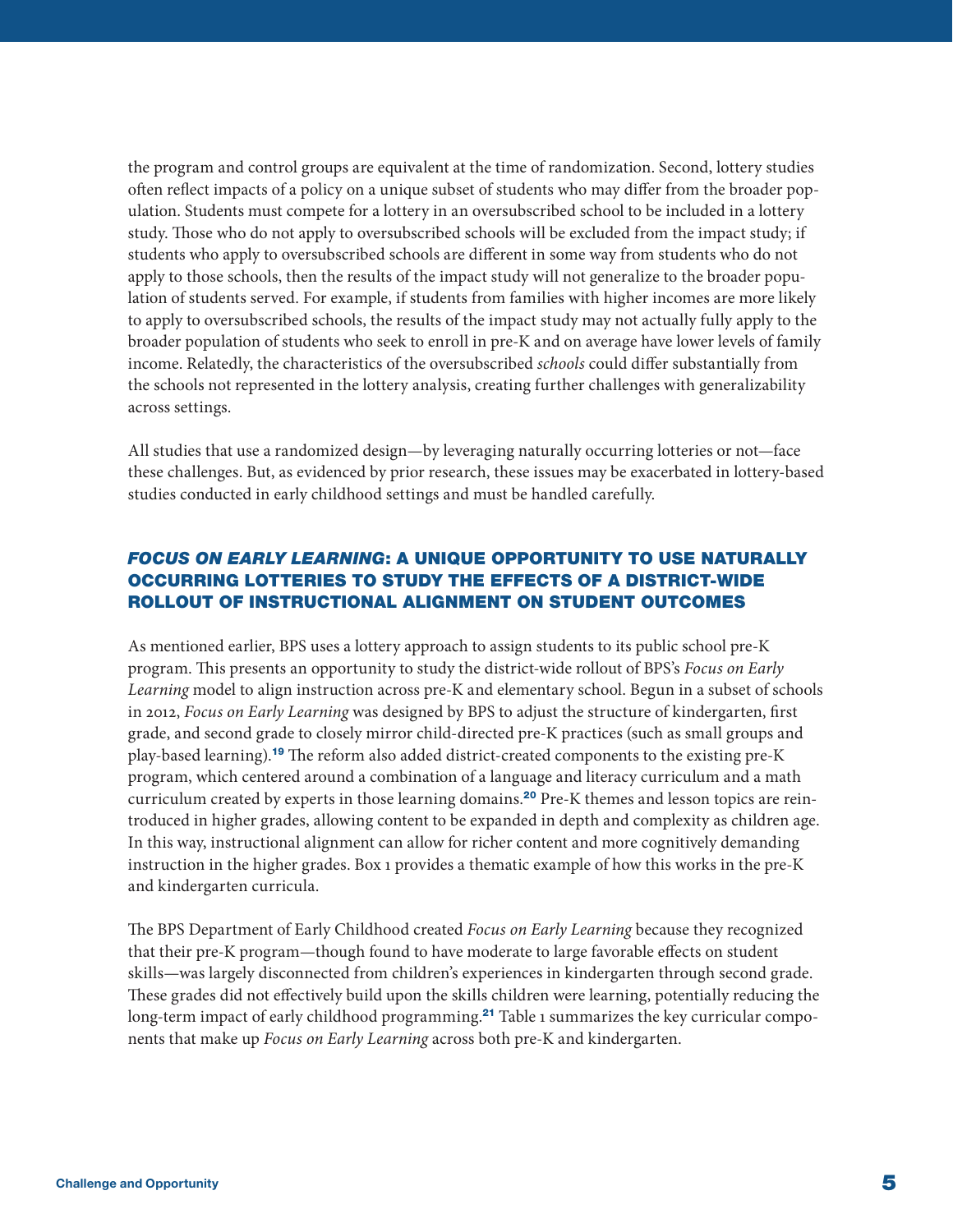#### **BOX 1**

## EXAMPLE OF INSTRUCTIONAL ALIGNMENT IN PRE-K AND KINDERGARTEN

- The Boston Public School district's pre-K curriculum ends the year with a unit on things that grow. Vocabulary instruction on animal and plant names and related verbs is incorporated into the daily activities of the classroom. Sample vocabulary words that children learn include *tadpole*, *cub*, *flock*, *hatch*, and *burrow*.
- Then, early in kindergarten, children participate in an animals and habitats unit, which introduces more complex vocabulary (for example, *hibernate*, *life cycle*, *habitat*, *discover*, and *transform*) and knowledge (for example, how animal habitats change across the season) that explicitly build on the introduction children learned in pre-K.

#### TABLE 1

## OVERVIEW OF *FOCUS ON EARLY LEARNING* CURRICULAR COMPONENTS ACROSS PRE-K AND KINDERGARTEN

| <b>CURRICULAR COMPONENT</b> | <b>DESCRIPTION OF COMPONENT</b>                                                                                                                                                                                  |
|-----------------------------|------------------------------------------------------------------------------------------------------------------------------------------------------------------------------------------------------------------|
| Introduction to centers     | A teacher identifies learning centers that are available to students and models<br>some activities that children can engage in during center time.                                                               |
| Centers                     | Children use various media to communicate their ideas about a topic. Children<br>are able to choose which center to join and are able to move freely between<br>centers.                                         |
| Thinking and feedback       | When observing their work or the work of their classmates, children are<br>prompted to look, notice, listen, wonder, suggest, and inspire. This helps<br>develop independent thinking skills.                    |
| Read aloud                  | Students read a book from the curriculum four separate times with explicit<br>goals and activities during each read.                                                                                             |
| Literacy whole group        | Whole group time that is focused on phonics, phonological awareness, or<br>other literacy topics (depending on grade).                                                                                           |
| Literacy small group        | Small groups of children are led by the teacher to work on literacy-related<br>material (e.g., reading, vocabulary, guided writing, word study). This work<br>should overlap with work done on other components. |
| Math whole group            | Whole group time that is focused on launching/introducing math concepts<br>prior to the math workshop/small group.                                                                                               |
| Math small group            | Children may do the same math activity that was introduced in the whole<br>group or a different one.                                                                                                             |

SOURCE: McCormick et al. (2020).

NOTE: Curricular components are distinct activity types that occur regularly as part of the *Focus on Early Learning* curriculum.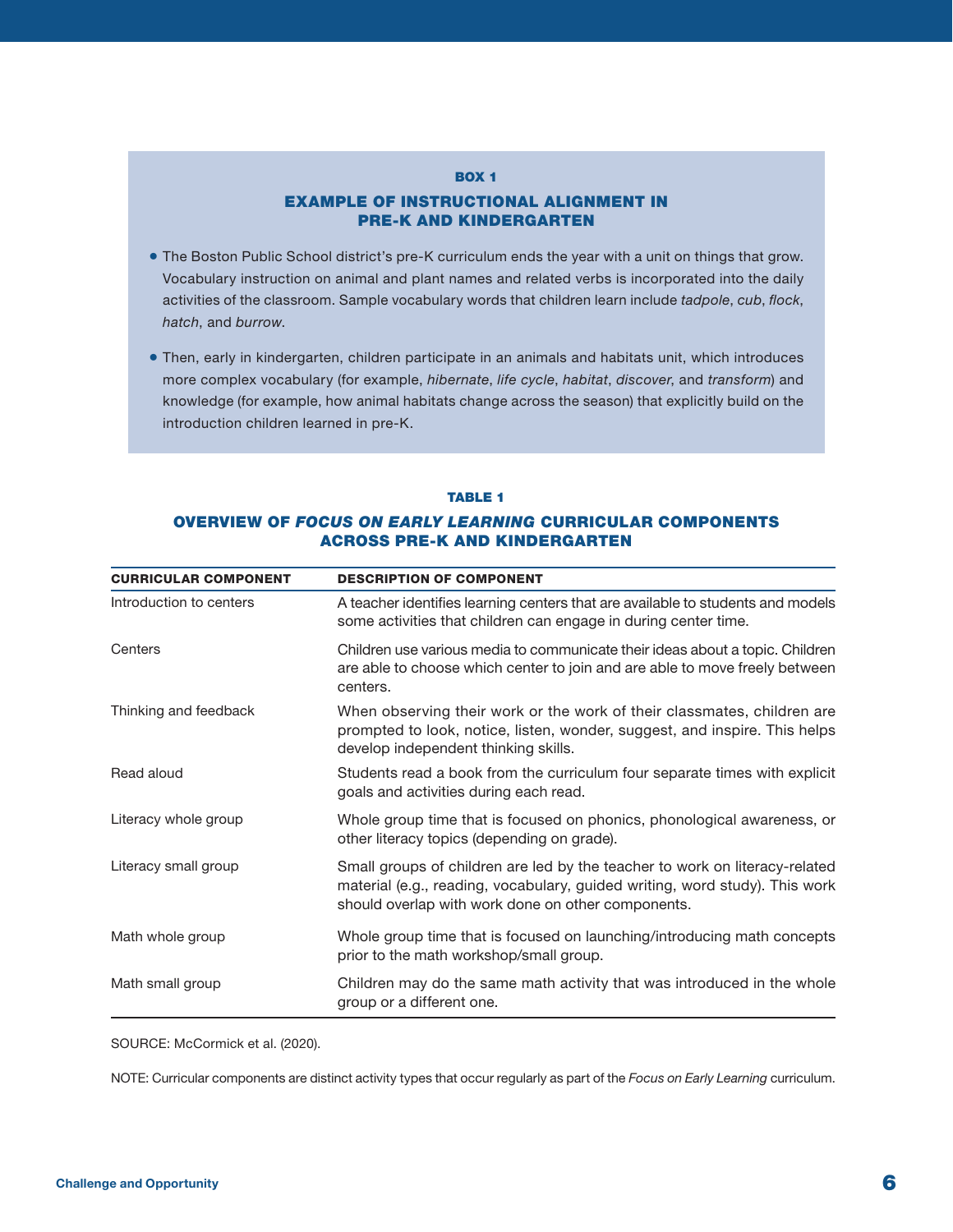<span id="page-6-0"></span>The research team worked closely with the BPS district to develop an observational tool to examine implementation of *Focus on Early Learning* in pre-K and kindergarten classrooms. Results from this work, collected during the 2016-2017 and 2017-2018 school years prior to the pandemic, showed that implementation of the model was strong, with some variation across curricular components.<sup>[22](#page-18-0)</sup> The team also found evidence that *Focus on Early Learning* did support vertical alignment of children's learning as they transitioned into kindergarten. Yet questions remain about whether the district-wide rollout of *Focus on Early Learning* has succeeded in improving students' academic outcomes during elementary school.

# OVERVIEW OF THE STUDY SAMPLE

Box 2 summarizes the data sources that the team used to achieve the aims explored in this brief. As noted, this study includes three cohorts of students who applied to a BPS pre-K program for the 2012-2013 to 2014-2015 academic years. The team chose to include these cohorts of students in the study because they completed third grade by spring 2019, and thus have standardized test data available for the outcome time points of interest. Although students might have participated in multiple lotteries because they applied to more than one oversubscribed school, the research group they were assigned to depended on the outcome of the *first lottery* in which they participated. As such, program group students are defined as those whose first pre-K lottery was for an *aligned school* (that is, a school

#### **BOX 2**

# SUMMARY OF DATA SOURCES USED TO ACHIEVE RESEARCH AIMS

- Application data were collected from BPS on all students who applied to pre-K for the 2012 to 2013, 2013 to 2014, and 2014 to 2015 school years. The team used these data to identify lotteries for the pre-K program.
- Enrollment data were collected for the 2012 to 2013, 2013 to 2014, and 2014 to 2015 school years to identify where students enrolled in pre-K and kindergarten and how long they attended.
- BPS data were collected on years that each school implemented *Focus on Early Learning* in both pre-K and kindergarten. The team used these data to select the lotteries for pre-K programs located in aligned schools.
- Data were acquired from the State of Massachusetts on all students who applied to a BPS pre-K to further explore baseline equivalence.
- Publicly available data were collected on school-level demographic characteristics.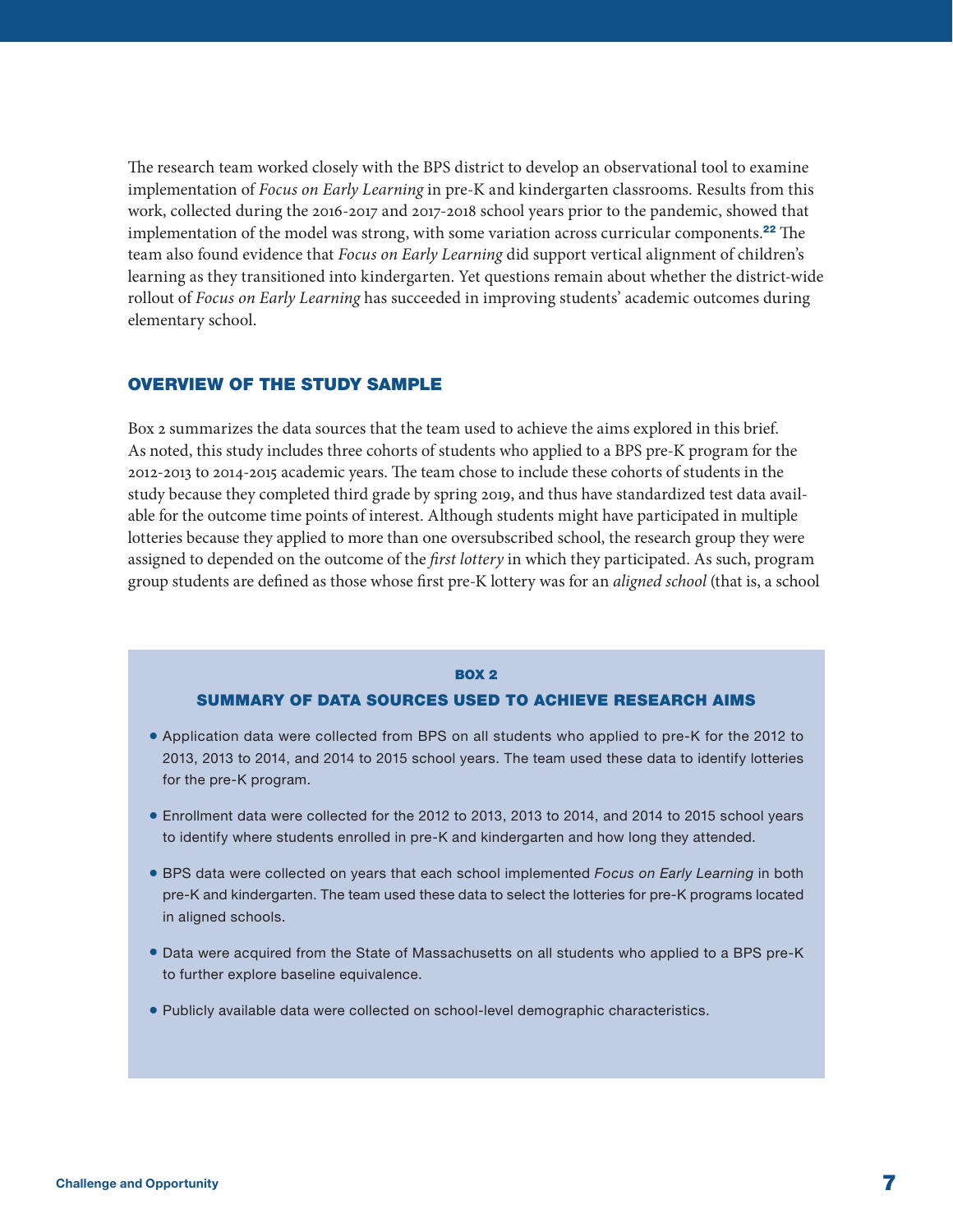<span id="page-7-0"></span>choosing to implement *Focus on Early Learning* in both pre-K and kindergarten) and who "won" a slot in that school. Students who "lost" their first pre-K lottery for an aligned school were assigned to the control group.<sup>[23](#page-18-0)</sup> This is similar to the approach used in prior work with the BPS pre-K lottery data.<sup>[24](#page-18-0)</sup>

As described in Figure 1, of the full sample of pre-K lottery participants enrolled across three cohorts  $(N = 10,318)$ , about 46 percent applied to an oversubscribed school and thus participated in a lottery. The remaining 54 percent of pre-K applicants did not participate in a lottery and received a spot in a school that was not oversubscribed. Among the students who participated in lotteries ( $N = 4.725$ ), about 56 percent ( $N = 2,657$ ) applied to an aligned school. That group—about a quarter of all pre-K applicants—is the student sample of interest in the current study. Within that group, about 30 percent of students won their first lottery and make up the program group. The remaining 70 percent of students lost their first lottery and form the control group. Students in the control group followed one of three paths: They enrolled in a different aligned school further down their choice list, enrolled in an unaligned school further down their choice list, or did not enroll in BPS pre-K at all.

Table 2 summarizes information about BPS schools and how many implemented the *Focus on Early Learning* model in both pre-K and kindergarten. Of the 75 total elementary schools offering the BPS pre-K program during at least one year from 2012 to 2015, 48 (or 64 percent) implemented the *Focus on Early Learning* program in both pre-K and kindergarten in at least one of the study years. Of those schools, 46 conducted a lottery during at least one of the years studied. Thus, 96 percent of the total aligned schools are represented in the lottery impact sample for at least one year (the range across years is 83 percent to 98 percent). In addition, more than half of the total BPS schools offering pre-K are represented in the impact study for at least one cohort. The team then examined the extent to which lotteries were clustered within and across schools. Twenty schools (or 44 percent of all schools implementing *Focus on Early Learning*) were responsible for 75 percent of the lotteries. Although schools in the impact study have significant overlap with the broader sample of schools implementing the aligned model, there are a subset of school that have more representation in the study than others, a feature of the randomization process that will be further addressed in the final impact analysis.

## ISSUE 1: BASELINE EQUIVALENCE

The first key issue that the research team investigated was whether the naturally occurring lotteries created program and control groups of students with similar characteristics (that is, that were equivalent) at the time of randomization. Researchers found that there was evidence of baseline equivalence along the student demographic characteristics available for the study sample.

The research team arrived at these findings using two approaches, both of which are standard in edu-cation evaluation literature.<sup>[25](#page-18-0)</sup> The team looked at the following characteristics to assess whether they were equivalent for students in the program and control groups: a child's age, race, home language, and country of origin; whether the child was female; whether they were eligible for a free or reducedprice lunch; and whether they were a dual language learner. This approach accounted for lottery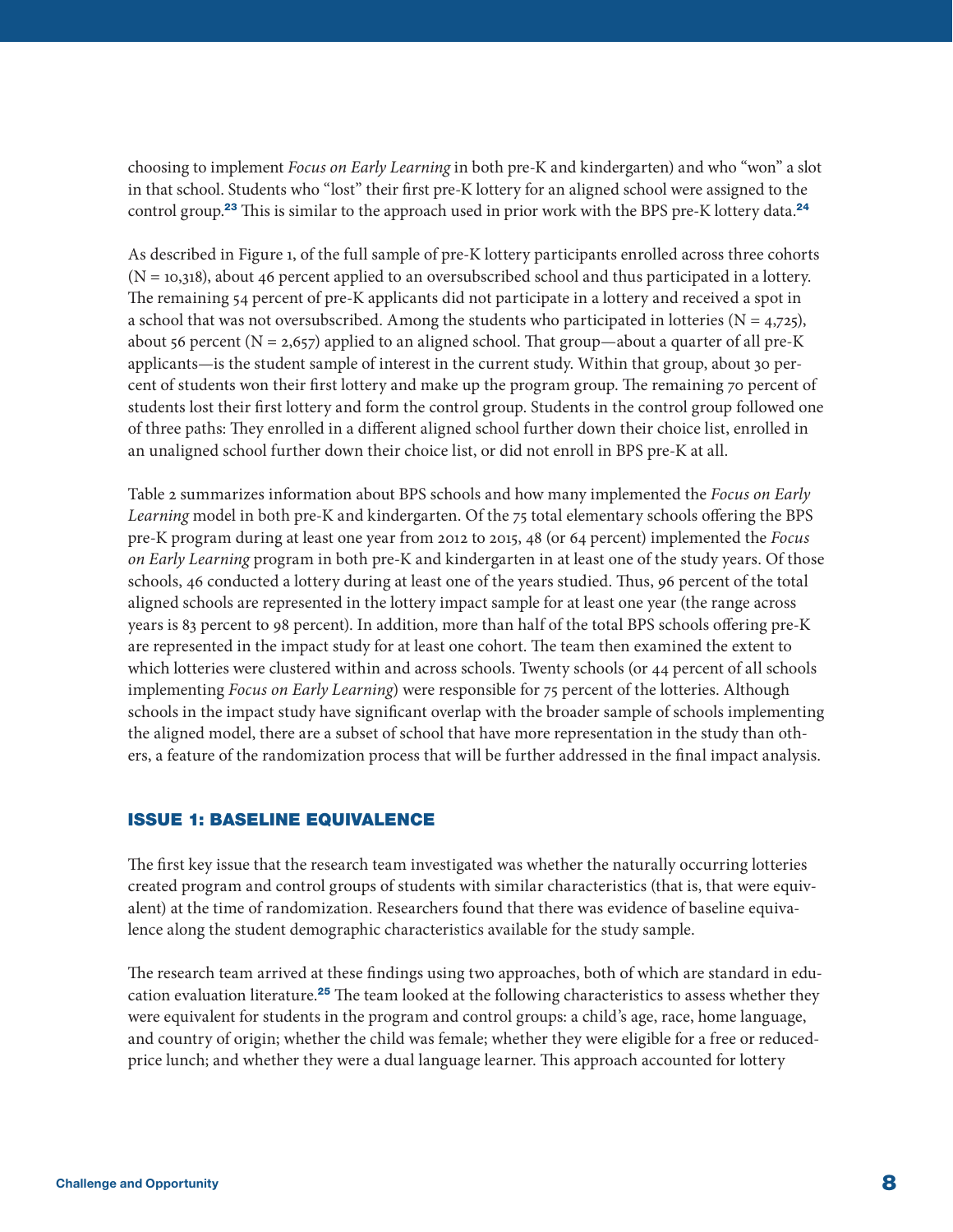FIGURE 1

## BPS PRE-K APPLICANTS, LOTTERY PARTICIPANTS, AND PARTICIPANTS IN LOTTERIES FOR ALIGNED SCHOOLS

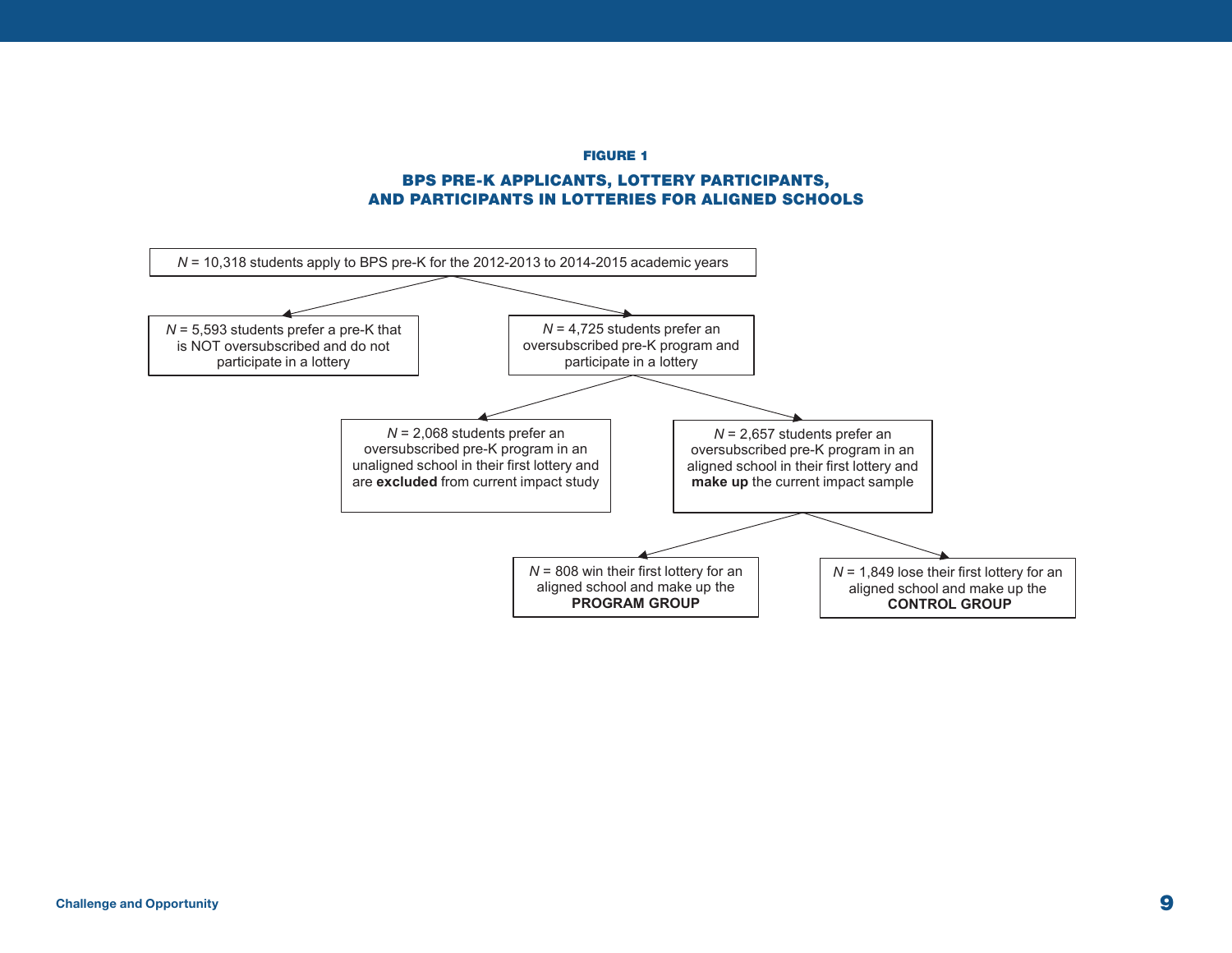<span id="page-9-0"></span>

| <b>YEAR</b> | <b>TOTAL NUMBER</b><br><b>OF SCHOOLS</b><br><b>OFFERING PRE-K</b> | <b>ALIGNED</b><br><b>SCHOOLS</b> | <b>ALIGNED</b><br><b>SCHOOLS WITH</b><br><b>LOTTERIES</b> | <b>PERCENTAGE OF</b><br><b>ALIGNED SCHOOLS</b><br><b>WITH LOTTERIES</b> |
|-------------|-------------------------------------------------------------------|----------------------------------|-----------------------------------------------------------|-------------------------------------------------------------------------|
| 2012-2013   | 70                                                                | 44                               | 43                                                        | 98                                                                      |
| 2013-2014   | 71                                                                | 47                               | 40                                                        | 85                                                                      |
| 2014-2015   | 74                                                                | 48                               | 40                                                        | 83                                                                      |
| Total       | 75                                                                | 48                               | 46                                                        | 96                                                                      |

# TABLE 2 SUMMARY OF SCHOOL SAMPLE SIZES

NOTE: In this study, schools that implement *Focus on Early Learning* in both pre-K and kindergarten are described as aligned.

blocks.[26](#page-18-0) Figure 2 presents results from this analysis. As illustrated, there were few differences in demographic characteristics between program and control group members except for the percentage of participants who were White. Eighteen percent of the program group was White compared with 22 percent of the control group; this difference was statistically significant at the 5 percent level. There was a 3 percentage point difference between the number of program and control group students eligible for free and reduced-price lunches—a lower percentage of the program group was eligible—but this difference was not statistically significant. On September 1 of the pre-K year, the team examined the children's ages and did not find any difference between the program (mean age  $=$  4.52) and control (mean age  $=$  4.53) groups.

As recommended by the U.S. Department of Education's What Works Clearinghouse and examined in prior work with BPS lottery data, the research team then looked at whether there were systematic differences between the program and control groups when all student-level demographic characteris-tics were taken into account.<sup>[27](#page-18-0)</sup> The analysis, described in more technical detail in Box 3, determined that the school assignment process and resulting naturally occurring lotteries created equivalent groups prior to the start of pre-K.

# ISSUE 2: GENERALIZABILITY OF THE STUDENT SAMPLE

The next key issue researchers wanted to understand was whether the students who participated in lotteries for aligned schools were representative of the broader population of students who applied to the BPS pre-K program.

To fully investigate this issue, the team first compared the demographic characteristics of the full population of students who applied to BPS pre-K to the subsample of students who applied to schools that adopted the aligned approach. The next analysis compared both groups to the aligned schools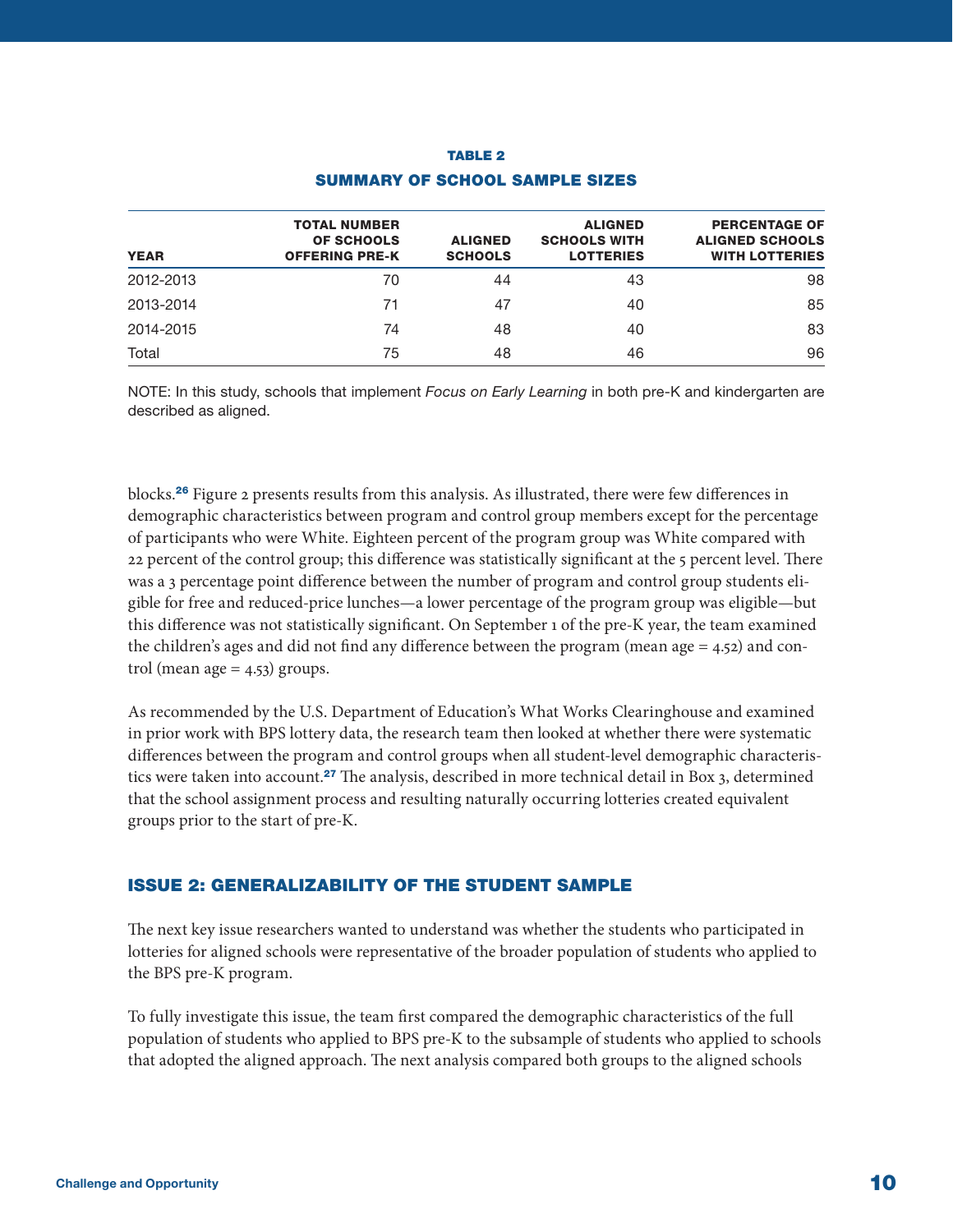**Figure 2** FIGURE 2



**Demographic Characteristics of Students Assigned to the Program and** THE PROGRAM AND CONTROL GROUPS DEMOGRAPHIC CHARACTERISTICS OF STUDENTS ASSIGNED TO

NOTES: Statistical significance levels are indicated as: \*\* = 1 percent; \* = 5 percent. "FRPL-eligible" means that the student is eligible for free or reduced price lunches.

## BOX 3

#### DETAILS ON ANALYSIS FOR EXAMINING BASELINE EQUIVALENCE

To examine baseline equivalence in the impact study sample, the team used a regression analysis to examine the strength of the relationship between the indicator for whether a student was assigned to the program group and all of the observed demographic characteristics captured at enrollment and lottery blocks together. The F-test from the regression—which is a standard indicator of the strength of the relationship between the predictors and outcomes in a regression—was used to examine whether the characteristics on their own predicted whether students were assigned to the program or control group, when examined as a set. The F-statistic was not statistically significant (F  $(10,2298 = 1.31)$ , p = .22), indicating that there were no systematic differences between the program and control groups.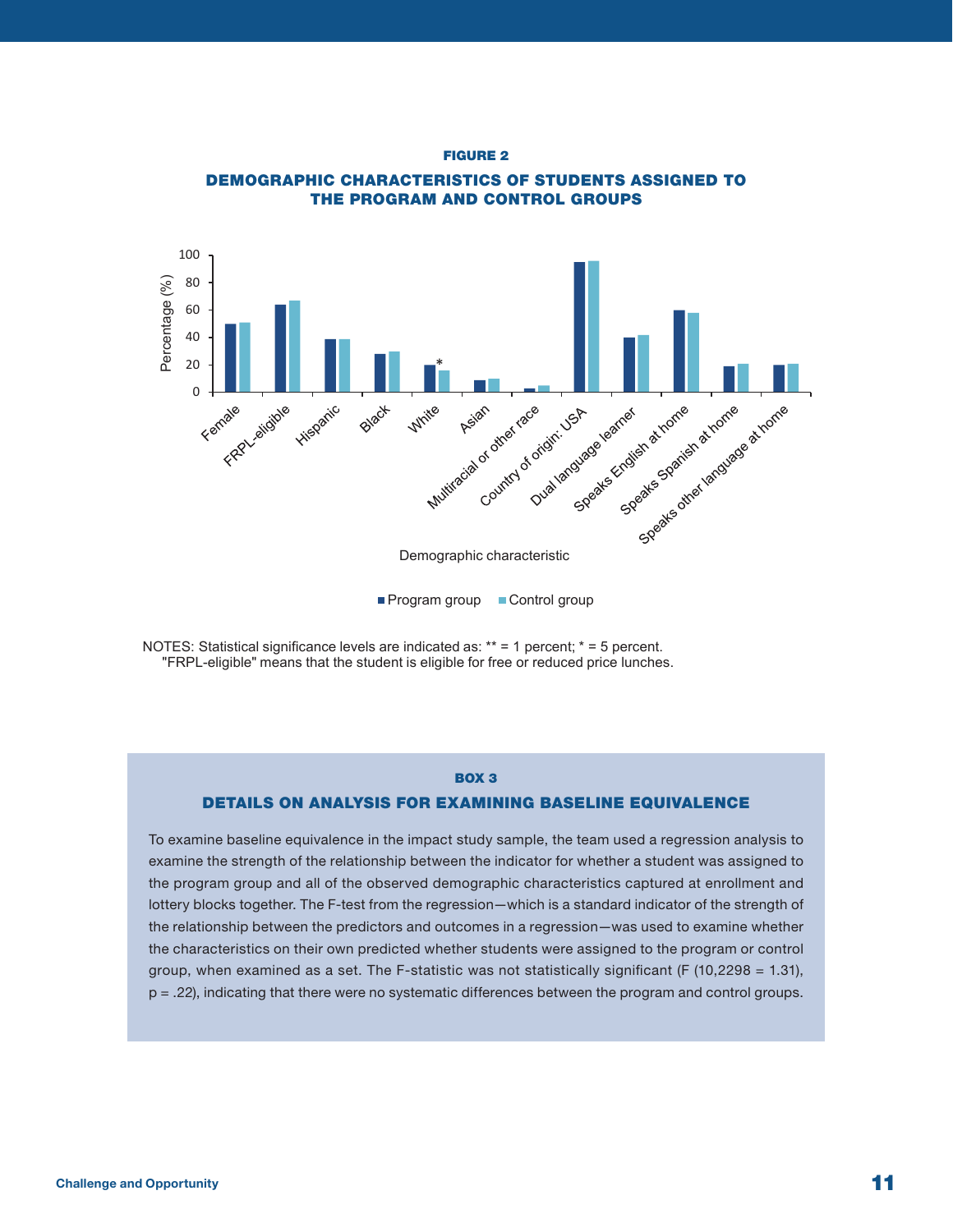lottery subsample included in the impact study—the students that competed in lotteries for aligned schools. As summarized in Figure 3, students who competed in lotteries for aligned schools were demographically similar to the group who applied to aligned schools, with some exceptions. For example, students who competed in lotteries for aligned schools were 7 percentage points less likely to be eligible for a free or reduced-price lunch, 4 percentage points less likely to be Hispanic, and 5 percentage points less likely to be a dual language learner. The groups were also comparable with respect to child age, a characteristic not presented in Figure 3. Researchers conducted this comparison to mimic a generalizability analysis in a randomized controlled trial, where it is important to check that the students included in the impact analysis are representative of all students interested in enrolling in the program under study.



NOTE: "FRPL-eligible" means that the student is eligible for free or reduced price lunches.

The more policy-relevant question, however, is whether the students in the impact study were representative of the broader population of students who sought to enroll in *any* pre-K program and could potentially benefit from instructional alignment. There was also fairly good evidence of generalizability when making this comparison. Students participating in lotteries for aligned schools were 6 percentage points less likely to be eligible for a free or reduced-price lunch and 3 percentage points less likely to speak Spanish at home, compared with the full population of students who applied to pre-K.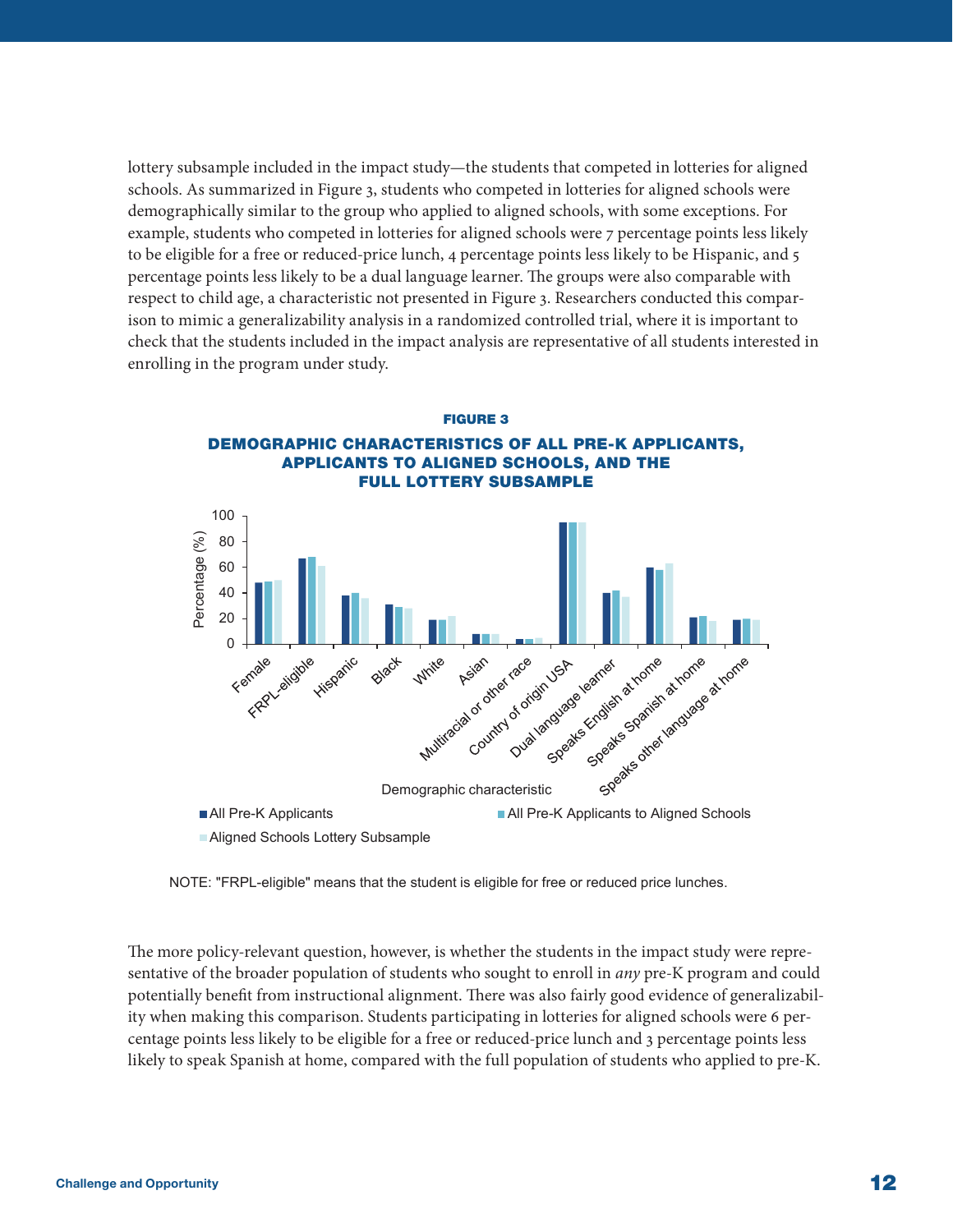<span id="page-12-0"></span>These were statistically significant differences. However, the students in the lotteries for aligned schools were representative of all pre-K applicants with respect to race, ethnicity, age, gender, and immigrant status. This comparison suggests that the ultimate results of the impact study can inform the BPS district more broadly about the impacts of instructional alignment on pre-K students.

# ISSUE 3: GENERALIZABILITY OF THE SCHOOL SAMPLE

The final issue researchers investigated was whether the oversubscribed, aligned schools were representative of all schools that adopted *Focus on Early Learning* in pre-K and kindergarten and all BPS schools offering pre-K.

The team found evidence that the schools included in the impact study were, on average, representative of both of these broader populations of schools. Table 3 summarizes the characteristics of all BPS schools that offered pre-K. That group contained aligned schools that implemented *Focus on Early Learning* in both pre-K and kindergarten and schools that offered a business-as-usual curriculum. Schools that adopted alignment were generally representative of the broader group of schools offering pre-K. As shown in the first two columns of Table 3, aligned schools had slightly higher percentages of English language learners (defined by the state of Massachusetts as students whose first language is not English and who are unable to perform classroom work in English). Aligned schools also had slightly more Hispanic students, fewer White students, and 2 percent fewer students who scored at a proficient level on third grade state English/Language Arts (ELA) tests. Differences in teacher characteristics were minimal.

Importantly, however, there were stark differences when directly comparing the characteristics of schools that chose to implement *Focus on Early Learning* across pre-K and kindergarten and those that did not. Aligned schools served higher proportions of non-White students and students who were English language learners or came from families with low incomes. There was a 6 percentage point difference in the proportion of students who scored at a proficient level on the state ELA test, with unaligned schools scoring higher. Differences in state math test proficiency rates were less glaring. Interview data with school district staff indicate that some schools—typically those serving students with lower standardized test scores—were strongly encouraged to implement the *Focus on Early Learning* model. This district-wide approach may have affected schools' decisions to adopt *Focus on Early Learning* for pre-K and kindergarten.[28](#page-18-0) Future work will investigate how factors correlated with whether schools adopted the aligned model—such as the percentage of English language learners within each school—affect the impacts of the district-wide rollout of alignment on student outcomes. Impact work will also investigate how the clustering of lotteries within a smaller number of schools—wherein 75 percent of lotteries took place within 44 percent of the schools implementing *Focus on Early Learning*—affects the generalizability of study results.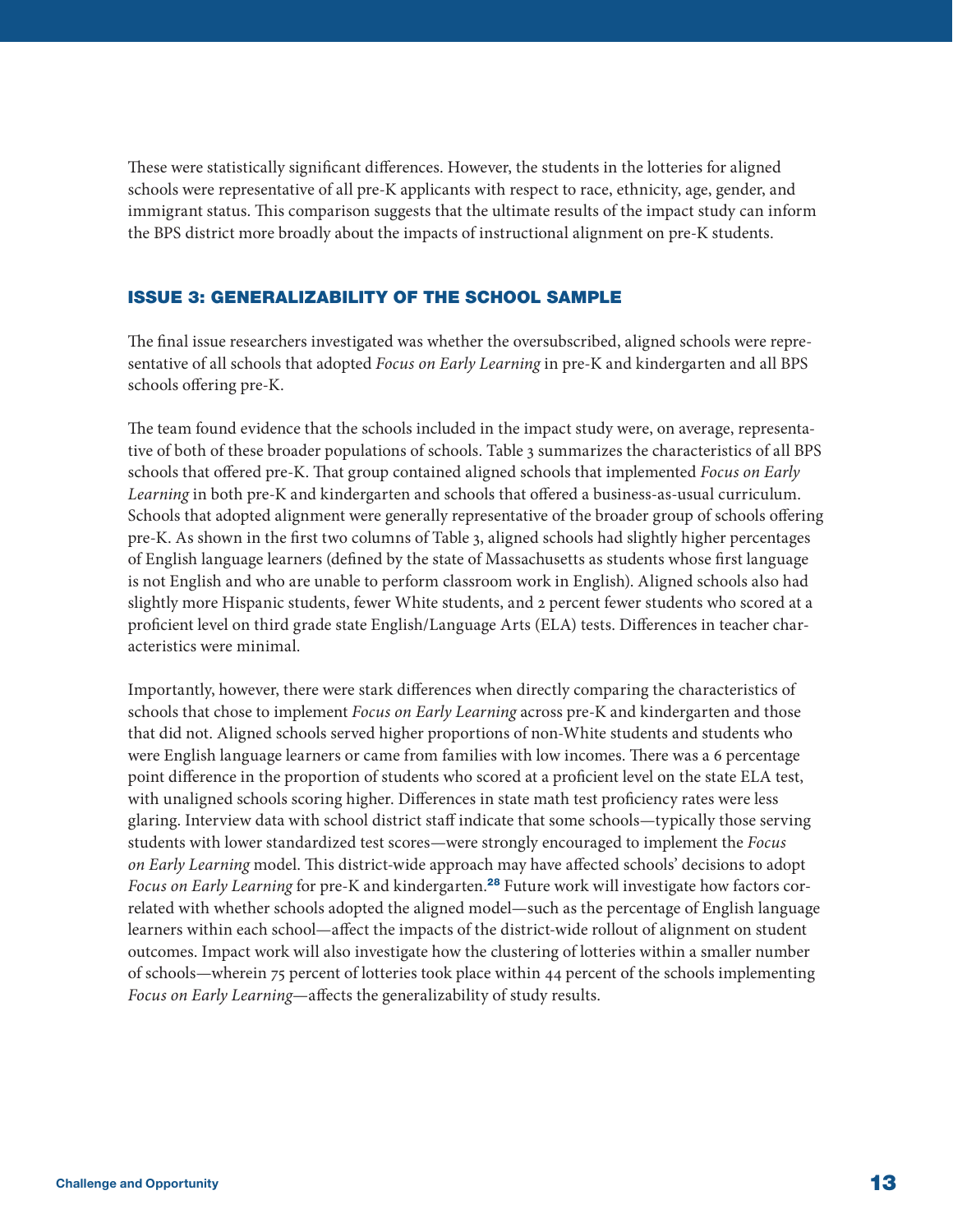## TABLE 3

# CHARACTERISTICS OF BOSTON PUBLIC SCHOOLS THAT OFFER A PRE-K PROGRAM

| <b>CHARACTERISTICS</b>                                            | <b>ALL</b><br><b>SCHOOLS</b> | <b>ALL ALIGNED</b><br><b>SCHOOLS</b> | <b>ALL</b><br><b>UNALIGNED</b><br><b>SCHOOLS</b> | <b>ALIGNED</b><br><b>SCHOOLS</b><br><b>REPRESENTED</b><br><b>IN LOTTERIES</b> | <b>DIFFERENCE</b><br><b>BETWEEN ALIGNED</b><br><b>AND UNALIGNED</b><br><b>SCHOOLS</b> |
|-------------------------------------------------------------------|------------------------------|--------------------------------------|--------------------------------------------------|-------------------------------------------------------------------------------|---------------------------------------------------------------------------------------|
| Student demographics (%)                                          |                              |                                      |                                                  |                                                                               |                                                                                       |
| Students from families with low incomes <sup>a</sup>              | 73.0                         | 75.0                                 | 69.4                                             | 73.8                                                                          | $5.6*$                                                                                |
| Students from economically disadvantaged backgrounds <sup>b</sup> | 50.5                         | 52.1                                 | 47.6                                             | 54.0                                                                          | 4.6                                                                                   |
| English language learner                                          | 34.1                         | 37.9                                 | 27.0                                             | 38.4                                                                          | $10.9***$                                                                             |
| Non-English home language                                         | 42.5                         | 46.3                                 | 35.6                                             | 46.9                                                                          | $10.8***$                                                                             |
| Students with disabilities                                        | 20.0                         | 20.1                                 | 19.6                                             | 18.2                                                                          | 0.5                                                                                   |
| Race                                                              |                              |                                      |                                                  |                                                                               |                                                                                       |
| <b>Black</b>                                                      | 32.5                         | 31.3                                 | 34.2                                             | 30.5                                                                          | $-2.9$                                                                                |
| Hispanic                                                          | 42.9                         | 45.4                                 | 38.3                                             | 46.6                                                                          | $7.1**$                                                                               |
| White                                                             | 15.1                         | 13.4                                 | 18.4                                             | 13.3                                                                          | $-5.1*$                                                                               |
| Asian                                                             | 6.0                          | 6.5                                  | 5.0                                              | 6.3                                                                           | 1.5                                                                                   |
| Other race                                                        | 3.6                          | 3.4                                  | 4.1                                              | 3.3                                                                           | $-0.7$                                                                                |
| Female                                                            | 47.8                         | 48.0                                 | 47.5                                             | 47.9                                                                          | 0.5                                                                                   |
| Student academic performance on 3rd grade standardized tests (%)  |                              |                                      |                                                  |                                                                               |                                                                                       |
| Scored at a proficient level on ELA exam                          | 36.6                         | 34.5                                 | 40.3                                             | 33.1                                                                          | $-5.9*$                                                                               |
| Scored at a proficient level on math exam                         | 48.0                         | 47.3                                 | 49.1                                             | 47.6                                                                          | $-1.8$                                                                                |

(continued)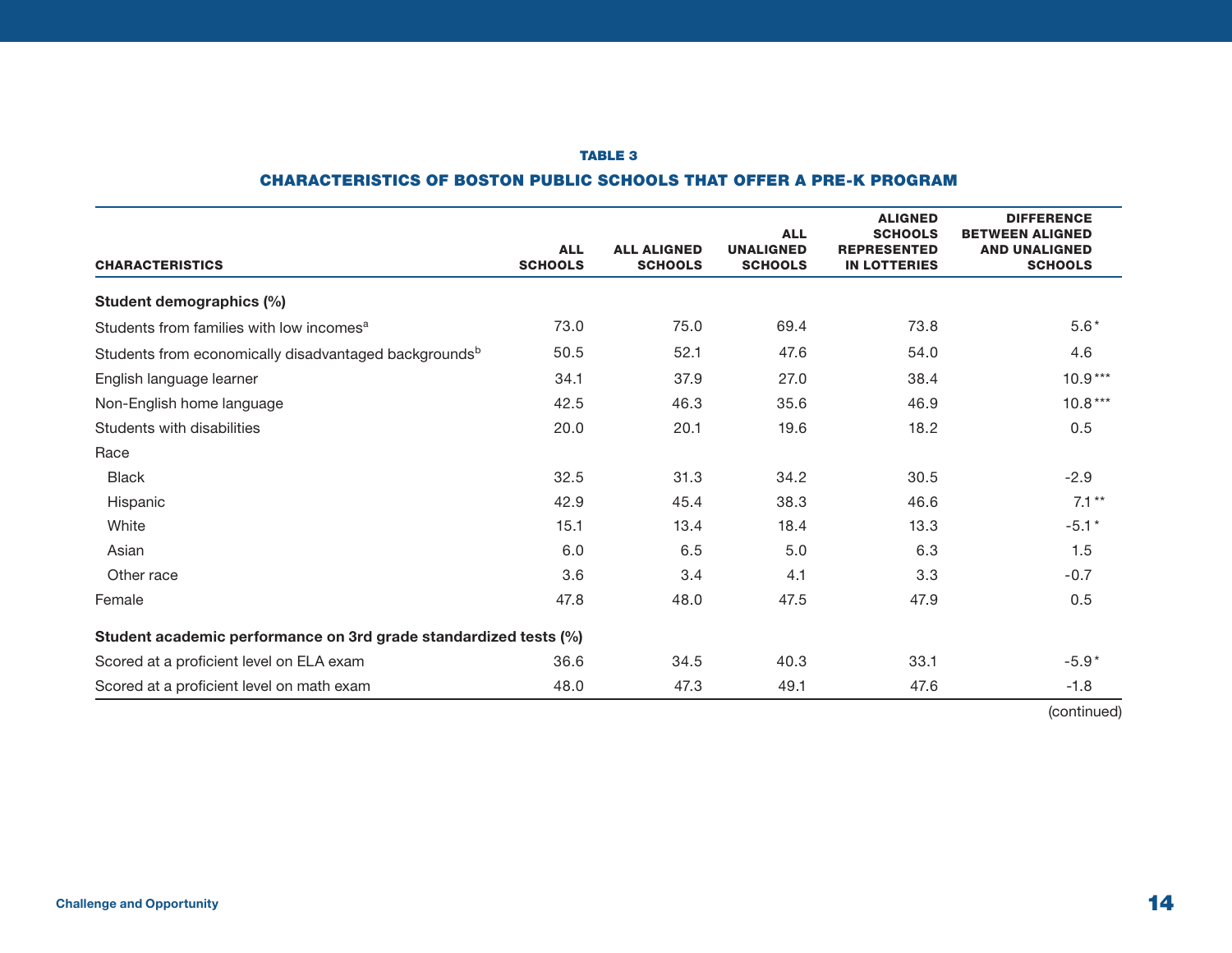#### TABLE 3 (continued)

| <b>CHARACTERISTICS</b>                 | <b>ALL</b><br><b>SCHOOLS</b> | <b>ALL ALIGNED</b><br><b>SCHOOLS</b> | <b>ALL</b><br><b>UNALIGNED</b><br><b>SCHOOLS</b> | <b>ALIGNED</b><br><b>SCHOOLS</b><br><b>REPRESENTED</b><br><b>IN LOTTERIES</b> | <b>DIFFERENCE</b><br><b>BETWEEN ALIGNED</b><br><b>AND UNALIGNED</b><br><b>SCHOOLS</b> |
|----------------------------------------|------------------------------|--------------------------------------|--------------------------------------------------|-------------------------------------------------------------------------------|---------------------------------------------------------------------------------------|
| Teacher and school characteristics     |                              |                                      |                                                  |                                                                               |                                                                                       |
| Licensed teachers (%)                  | 96.7                         | 97.1                                 | 96.0                                             | 97.1                                                                          | 1.1                                                                                   |
| Number of students per teacher         | 13.59                        | 13.51                                | 13.79                                            | 13.76                                                                         | $-0.3$                                                                                |
| Exemplary teachers <sup>c</sup> $(\%)$ | 17.3                         | 16.8                                 | 18.5                                             | 16.1                                                                          | $-1.7$                                                                                |
| Proficient teachers <sup>d</sup> (%)   | 77.0                         | 77.8                                 | 75.4                                             | 77.6                                                                          | 2.3                                                                                   |
| Teacher retention <sup>e</sup> (%)     | 75.6                         | 76.2                                 | 74.3                                             | 77.9                                                                          | 1.9                                                                                   |
| Stability <sup>f</sup> (%)             | 87.6                         | 87.6                                 | 87.7                                             | 87.9                                                                          | $-0.1$                                                                                |
| Average number of students per class   | 17.99                        | 18.02                                | 18.02                                            | 18.32                                                                         | 0.0                                                                                   |

NOTES: <sup>a</sup>An indication that the student is either eligible for free or reduced-price lunch or that the student receives Transitional Aid to Needy Families benefits. Data were available in years 2012-2013 and 2013-2014.

<sup>b</sup>Calculated based on a student's participation in one or more of the following state-administered programs: the Supplemental Nutrition Assistance Program; the Transitional Assistance for Families with Dependent Children; the Department of Children and Families' foster care program; and MassHealth (Medicaid). Data were available for schools in 2014-2015.

 $c$ A rating of exemplary is defined as a performance that is of such a high level that it could serve as a model.

<sup>d</sup>A proficient performance rating is defined as being fully satisfactory.

<sup>e</sup>This represents the percentage of teachers retained throughout the school year.

f The stability rate measures how many students remain in in a district or school throughout the school year.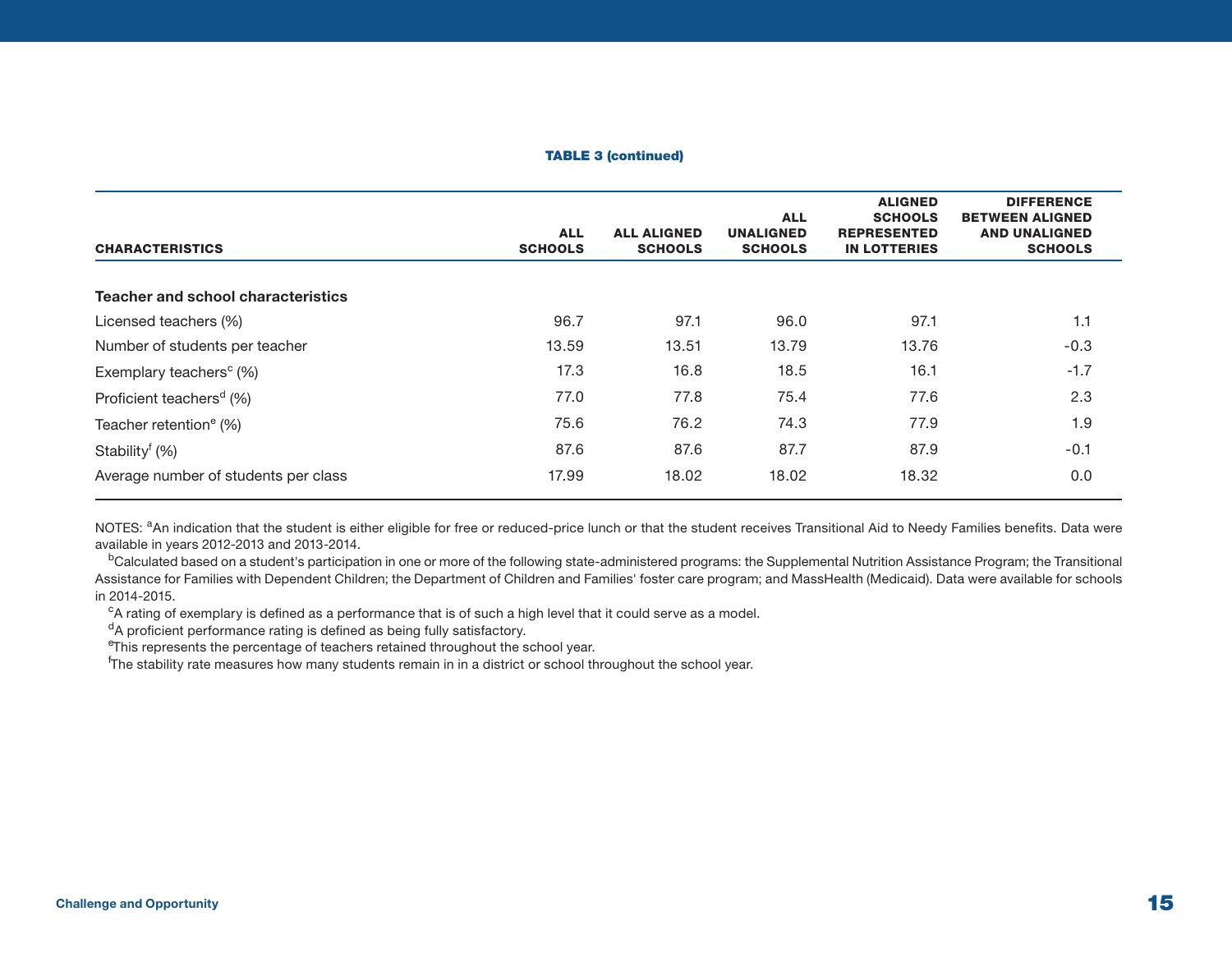# <span id="page-15-0"></span>FURTHER ISSUES TO CONSIDER

Although these findings are encouraging and suggest that the impact study has met key criteria needed to conduct rigorous, policy-relevant research, there are further methodological issues that the team will address as part of the ultimate impact study. The first is to clearly define the intervention that the team is testing. As noted above, schools in this study were not randomly assigned to implement the *Focus on Early Learning* model. Rather, they chose to adopt the model on their own and the research team found that there were school-level characteristics associated with implementation of the aligned approach. Accordingly, it is critical to remember that this study is only able to estimate the impacts of a district-wide rollout of an instructional alignment approach across grades, including the characteristics associated with schools' decision to adopt *Focus on Early Learning*. This study cannot estimate the unique causal impact of instructional alignment across pre-K and kindergarten over and above the factors associated with whether schools choose to adopt the model. Further investigation of these factors will be a critical part of future work.

Second, the team will investigate the differences in the instructional experiences of students in the program and control groups across both pre-K and kindergarten. This study seeks to compare schools that adopted the *Focus on Early Learning* approach in pre-K and kindergarten with schools that did not implement this approach. In other words, students in the control group typically still attended pre-K and kindergarten, but most did not attend a public school or other pre-K setting that chose to adopt the *Focus on Early Learning* curricula and professional development model across both grades. The method of quantifying the difference in program and control group students' experiences in pre-K and kindergarten will echo how prior research tested the impacts of a new curricu-lum or instructional enhancement.<sup>[29](#page-18-0)</sup> Due to the retrospective nature of the study, however, the team lacks fine-grained observational data to describe the extent to which instruction differed for students in the program group compared with those in the control group. To address this challenge, future work will describe the full range of curricula that students experienced in both pre-K and kindergarten in order to quantify in more detail the differences in instruction across groups.

The team will also fully explore *compliance*, or the extent to which students assigned to the program group enrolled in an aligned school and students assigned to the control group did not. In other words, compliance captures the proportion of students who did indeed comply with the instructional experience to which they were randomly assigned. Compliance will be critical for estimating the impact of enrollment in an aligned school on the student outcomes of interest, such as academic skills in third grade.

Relatedly, this study is constrained by the outcome measures, which are only available via administrative records in third grade. Complementary research on pre-K fadeout and convergence suggests the need for outcome data collected in kindergarten, first, and second grade that capture the full range of key skills children develop in pre-K and throughout elementary school.<sup>[30](#page-19-0)</sup> To address this limitation, researchers will need to explore different approaches for measuring a broader range of children's skills over time with the available outcome data. The team may also encounter issues with sample attrition if students enrolled in the study leave the state of Massachusetts and do not have any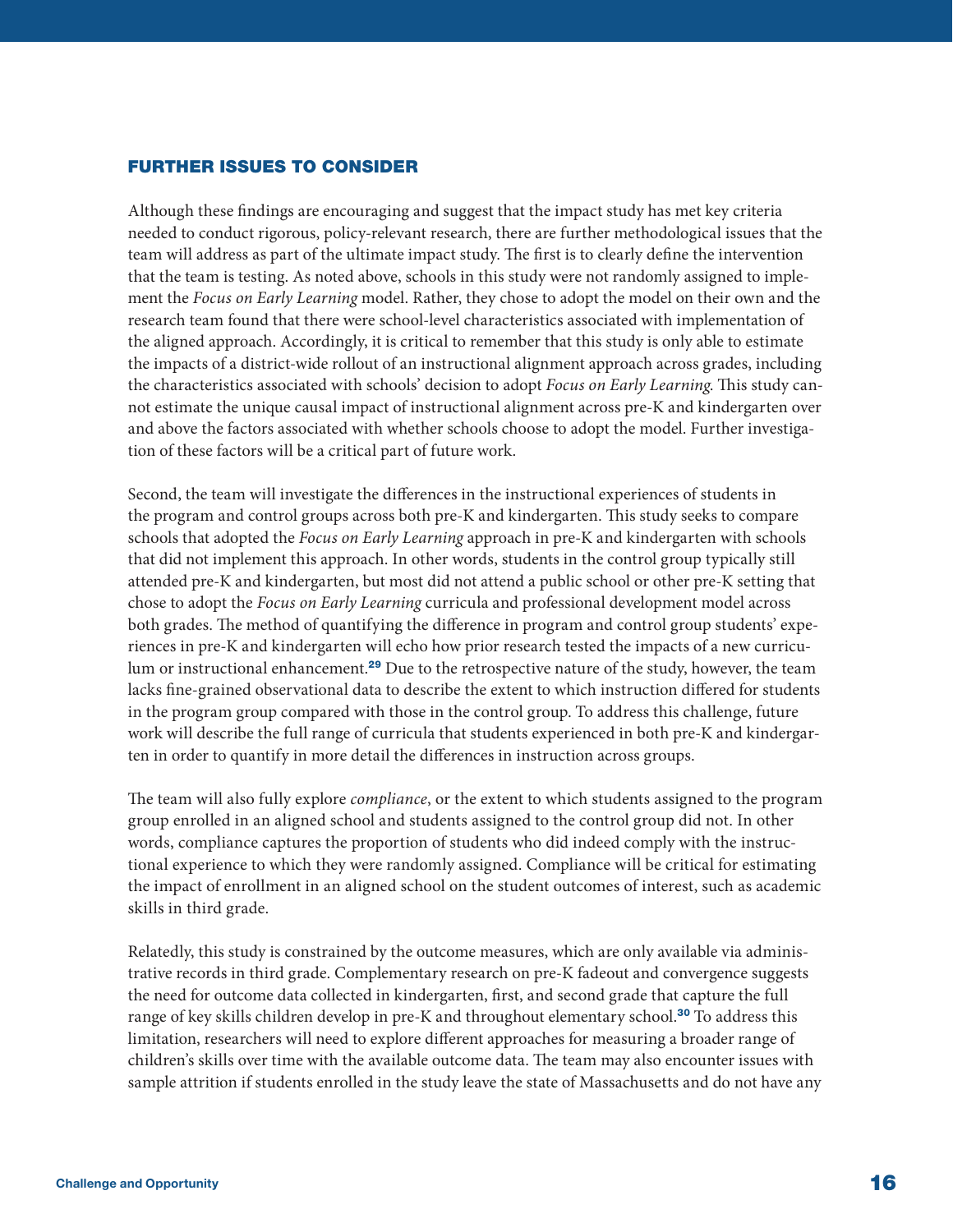<span id="page-16-0"></span>available outcome data. This would be a particularly challenging situation if attrition is more likely for the control group than the program group or vice versa. Attrition posed minimal problems in a previous lottery-based study of Boston pre-K but this issue will be carefully examined in the impact study.

# IMPLICATIONS OF THE FINDINGS

The implementation of *Focus on Early Learning*—coupled with the existence of naturally occurring lotteries for oversubscribed schools—presents an unprecedented opportunity to estimate the causal impacts of a district-wide rollout of instructional alignment across pre-K and kindergarten on students' learning and development over time. This research brief provides evidence that there is a good foundation upon which to conduct this study.

- First, there is evidence that random assignment worked for the three cohorts of students who applied for slots in aligned schools: Prior to the start of pre-K, students assigned to the program group were demographically similar to students assigned to the control group.
- Second, the group of students competing in lotteries for aligned schools were representative of the broader group of students who applied to pre-K. This is important because it means that the results from the impact study can help the district understand the potential impact of the alignment rollout for the full group of students seeking entrance to the public pre-K program.
- Finally, there is promising evidence that the schools in the impact study are representative of the broader population of schools offering pre-K. Even so, given larger differences between aligned and unaligned schools, there is a clear need to further examine the schools' characteristics—such as the percentage of English language learners enrolled—that are potentially correlated with adoption of *Focus on Early Learning*.

Having found encouraging evidence that these data can indeed be used to build causal and generalizable evidence for BPS on the rollout of its vertical instructional alignment approach across pre-K and kindergarten, the research team will next link these data to information on student outcomes: children's ELA and math standardized test scores through third grade, receipt of special education services, attendance, persistence in BPS public schools, grade retention, and literacy skills in elementary school. The team will build off the best evidence in the field to estimate impacts on student outcomes through third grade.[31](#page-19-0) Results will directly inform policymakers and practitioners in Boston and beyond about the value of rolling out a district-wide curriculum like *Focus on Learning* to sustain the pre-K boost.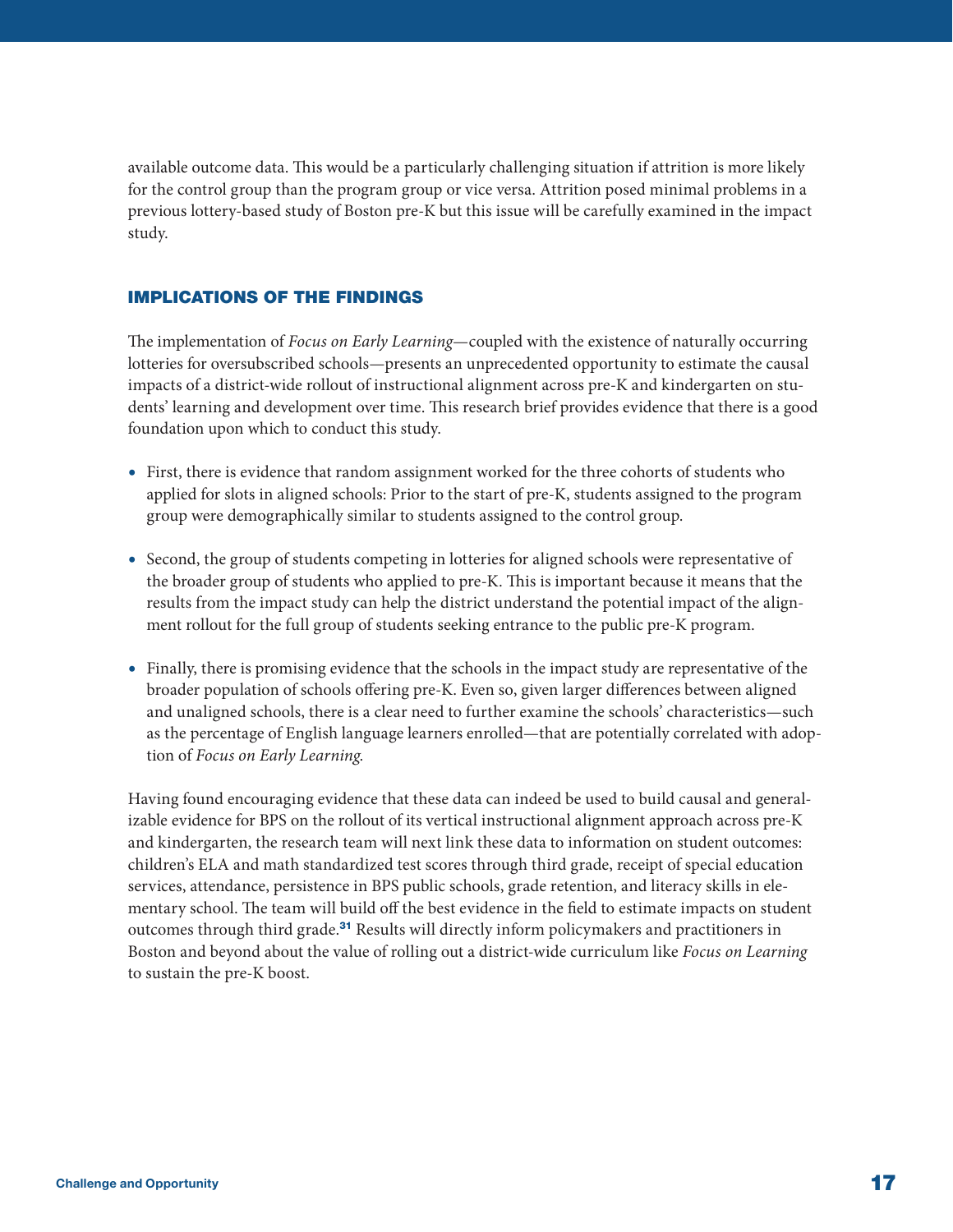# <span id="page-17-0"></span>NOTES AND REFERENCES

- [1](#page-0-0) First Five Years Fund, "2021 Policy Poll: Fact Sheet," accessed February 17, 2022, website: https://www.ffyf. org/2021-policy-poll-fact-sheet/.
- [2](#page-0-0) Deborah A. Phillips, Anna D. Johnson, Christina Weiland, and Jane E. Hutchinson, "Public Preschool in More Diverse America: Implications for Next-Generation Evaluation Research," Poverty Solutions Working Paper 2-17 (Ann Arbor: University of Michigan, 2017).
- [3](#page-0-0) Mark Lipsey, Dale Farran, and Kelley Durkin, "Effects of the Tennessee Prekindergarten Program on children's Achievement and Behavior through Third Grade," *Early Childhood Research Quarterly* 45 (2018): 155- 176; Christina Weiland, Rebecca Unterman, Anna Shapiro, and Hirokazu Yoshikawa, "Findings on Boston Prekindergarten through Early Elementary School," October (Ann Arbor: University of Michigan Education Policy Initiative, 2019).
- [4](#page-0-0) Meghan McCormick, JoAnn Hsueh, Christina Weiland, and Michael Bangser, "The Challenge of Sustaining Preschool Impacts: Introducing ExCEL P-3, a Study from the Expanding Children's Early Learning Network," July (New York: MDRC, 2017).
- [5](#page-0-0) Kelley Durkin, Mark W. Lipsey, Dale C. Farran, and Sarah E. Wiesen, "Effects of a Statewide Pre-Kindergarten Program on Children's Achievement and Behavior Through Sixth Grade," *Developmental Psychology*, advance online publication (2022).
- [6](#page-0-0) Deborah Stipek, Doug Clements, Cynthia Coburn, Megan Franke, and Dale Farran, "PK-3: What Does it Mean for Instruction?" *Social Policy Report* 30, 2 (2017): 1-23.
- [7](#page-0-0) California Department of Education, "Preschool through Third Grade (P-3) Alignment," website: [https://www.](https://www.cde.ca.gov/ci/gs/p3/) [cde.ca.gov/ci/gs/p3/,](https://www.cde.ca.gov/ci/gs/p3/) 2021; Eye on Early Education, "How Three States are Building P-3 Systems," website: <https://eyeonearlyeducation.org/2016/09/20/how-three-stares-are-building-p-3-systems/>, 2016.
- [8](#page-0-0) Stipek, Clements, Coburn, Franke, and Farran (2017).
- [9](#page-1-0) Christina Weiland, Rebecca Unterman, Anna Shapiro, Sara Staszak, Shana Rochester, and Eleanor Martin, "The Effects of Enrolling in Oversubscribed Prekindegarten Programs Through Third Grade," *Child Development* 91, 5 (2020): 1401-1422; Guthrie Gray-Lobe, Parag A. Pathak, and Christopher R. Walters, "The Long-Term Effects of Universal Preschool in Boston," National Bureau of Economic Research Working Paper 28756 (Cambridge, MA: NBER, 2021); Erica Greenberg, Grace Luetmer, Carina Chien, and Tomas Monarrez, *Who Wins the Preschool Lottery? Applicants and Application Patterns in DC Public Prekindergarten* (Washington, DC: Urban Institute, 2020).
- [10](#page-2-0) Stipek, Clements, Coburn, Franke, and Farran (2017).
- [11](#page-2-0) Lora Cohen-Vogel, James Sadler, Michael Little, and Becca Merrill, "(Mis)Alignment of Instructional Policy Supports in Pre-K and Kindergarten: Evidence from Rural Districts in North Carolina," *Early Childhood Research Quarterly* 52, B (2020): 30-43; Meghan McCormick, Christina Weiland, JoAnn Hsueh, Michelle Maier, Rama Hagos, Catherine Snow, Nicole Leacock, and Laura Schick, "Promoting Content-Enriched Alignment Across the Early Grades: A Study of Policies & Practices in the Boston Public Schools," *Early Childhood Research Quarterly* 52, 2 (2020): 57-73.
- [12](#page-2-0) Mimi Engel, Amy Claessens, and Maida A. Finch, "Teaching Students What They Already Know? The (Mis) Alignment Between Mathematics Instructional Content and Student Knowledge in Kindergarten," *Educational Evaluation & Policy Analysis* 35, 2 (2013): 157-178.
- [13](#page-2-0) Christina Weiland, Lillie Moffett, Paolo Guerrero-Rosada, Amanda Weissman, Kehui Zhang, Michelle Maier, Catherine Snow, Meghan P. McCormick, JoAnn Hsueh, and Jason Sachs, "Is Child-Level Measurement the Key to Improving the Predictive Validity of Observational Measures in Early Education Classrooms?" *Journal of Research on Educational Effectives* (forthcoming).
- [14](#page-2-0) Pamela A. Morris, Shira K. Mattera, and Michelle F. Maier, *Making Pre-K Count: Improving Math Instruction in New York City* (New York: MDRC, 2016).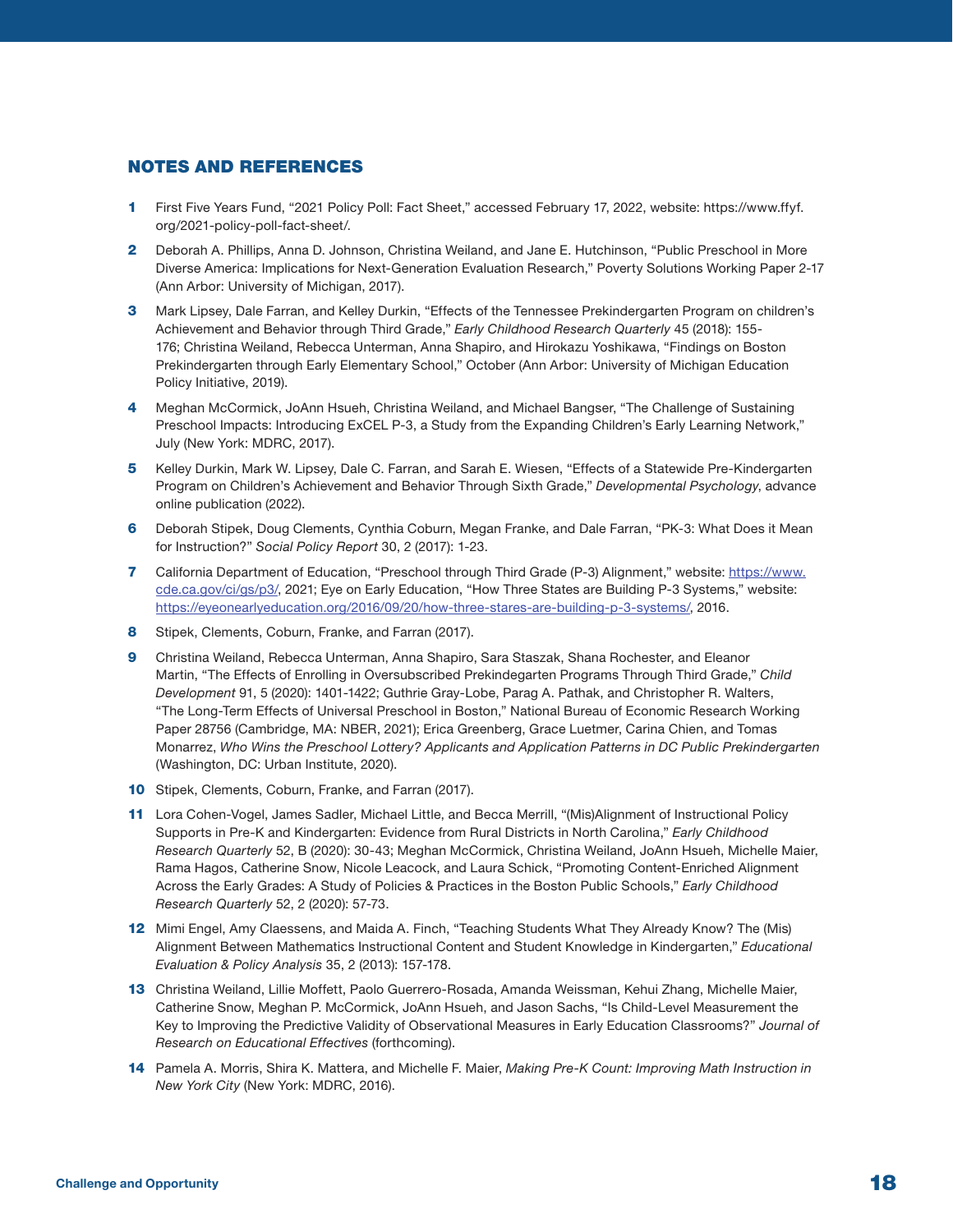- <span id="page-18-0"></span>[15](#page-2-0) National Institute for Early Education Research, *The State of Preschool 2020* (New Brunswick, NJ: NIEER, 2021); Stipek, Clements, Coburn, Franke, and Farran (2017).
- [16](#page-2-0) Shira K. Mattera, Robin Jacob, Cullen MacDowell, and Pamela A. Morris, "Long-Term Effects of Enhanced Early Childhood Math Instruction: The Impacts of Making Pre-K Count and High 5s on Third-Grade Outcomes," November (New York: MDRC, 2021).
- [17](#page-3-0) Atila Abdulkadiro lu, Joshua D. Angrist, Susan M. Dynarski, Thomas J. Kane, and Parag A. Pathak, "Accountability and Flexibility in Public Schools: Evidence from Boston's Charters and Pilots," *The Quarterly Journal of Economics* 126, 2 (2011): 699-748; Joshua D. Angrist, Sarah R. Cohodes, Susan M. Dynarski, Parag A. Pathak, Christopher R. Walters, "Stand and Deliver: Effects of Boston's Charter High Schools on College Preparation, Entry, and Choice," *Journal of Labor Economics* 34, 2 (2016): 275-318; Howard S. Bloom and Rebecca Unterman, "Can Small High Schools of Choice Improve Educational Prospects for Disadvantaged Students?" *Journal of Policy Analysis and Management* 33, 2 (2014): 290-319.
- [18](#page-3-0) Weiland, Unterman, Shapiro, Staszak, Rochester, and Martin (2020); Gray-Lobe, Pathak, and Walters (2021); Greenberg, Luetmer, Chien, and Monarrez (2020).
- [19](#page-4-0) McCormick, Weiland, Hsueh, Maier, Hagos, Snow, Leacock, and Schick (2020).
- [20](#page-4-0) Judy Schickedanz and David Dickinson, *Opening the World of Learning: A Comprehensive Early Literacy Program* (Upper Saddle River, NJ: Pearson Education, Incorporated, 2005); Julie Sarama and Douglas Clements, "Building Blocks and Cognitive Building Blocks: Playing to Know the World Mathematically," *American Journal of Play* 1, 3 (2009): 313-337.
- [21](#page-4-0) Christina Weiland and Hirokazu Yoshikawa, "Impacts of a Prekindergarten Program on Children's Mathematics, Language, Literacy, Executive Function, and Emotional Skills," *Child Development* 84, 6 (2013): 2112-2130.
- [22](#page-6-0) McCormick, Weiland, Hsueh, Maier, Hagos, Snow, Leacock, and Schick (2020).
- [23](#page-7-0) Under BPS's 2012 school choice plan in the winter and spring (which applied to Cohort 1 in the study), families could apply to up to 10 schools for prekindergarten the following fall. Families were assigned different priorities for different schools based on criteria set by the district (such as living close to the school or another sibling attending it). When there was more demand than supply for a given school, the assignment algorithm used family choice lists, priorities, and a random number to randomly assign some students (and not others) to a given choice, creating a naturally occurring lottery. In the summer of 2013, BPS changed the choice process for the following school years (which applied to Cohorts 2 and 3). Families were given a set of 10 schools located in their neighborhood that they could apply to; they were also given information on each school's prior academic performance. Family choice lists, priorities, and a random number continued to be used to create a naturally occurring lottery.
- [24](#page-7-0) Weiland, Unterman, and Shapiro (2021).
- [25](#page-7-0) What Works Clearinghouse, Institute of Education Sciences, "WWC Standards Brief," accessed November 17, 2021, website: https://ies.ed.gov/ncee/wwc/Docs/referenceresources/wwc\_brief\_baseline\_080715.pdf
- [26](#page-9-0) To conduct baseline equivalence checks the team fit a series of models regressing a set of demographic characteristics from student enrollment files—child age; child male; child eligible for free or reduced-price lunch; child race/ethnicity (Hispanic, Black, Asian, White, or other race); country of origin is USA; dual language learner; and home language (English, Spanish, other language)—on an indicator for assignment to the program group and blocks for lottery. The coefficient on the variable that indicates whether a student was assigned to the program group or not represents the difference on that characteristic between the program and control groups. The p-value indicates whether that difference is statistically significant.
- [27](#page-9-0) Weiland, Unterman, and Shapiro (2021).
- [28](#page-12-0) McCormick, Weiland, Hsueh, Maier, Hagos, Snow, Leacock, and Schick (2020).
- [29](#page-15-0) JoAnn Hsueh, Amy Lowenstein, Pamela Morris, Shira K. Mattera, and Michael Bangser, *Impacts of Social-Emotional Curricula on Three-Year Olds* (Washington, DC: OPRE, 2014); Morris, Mattera, and Maier (2016).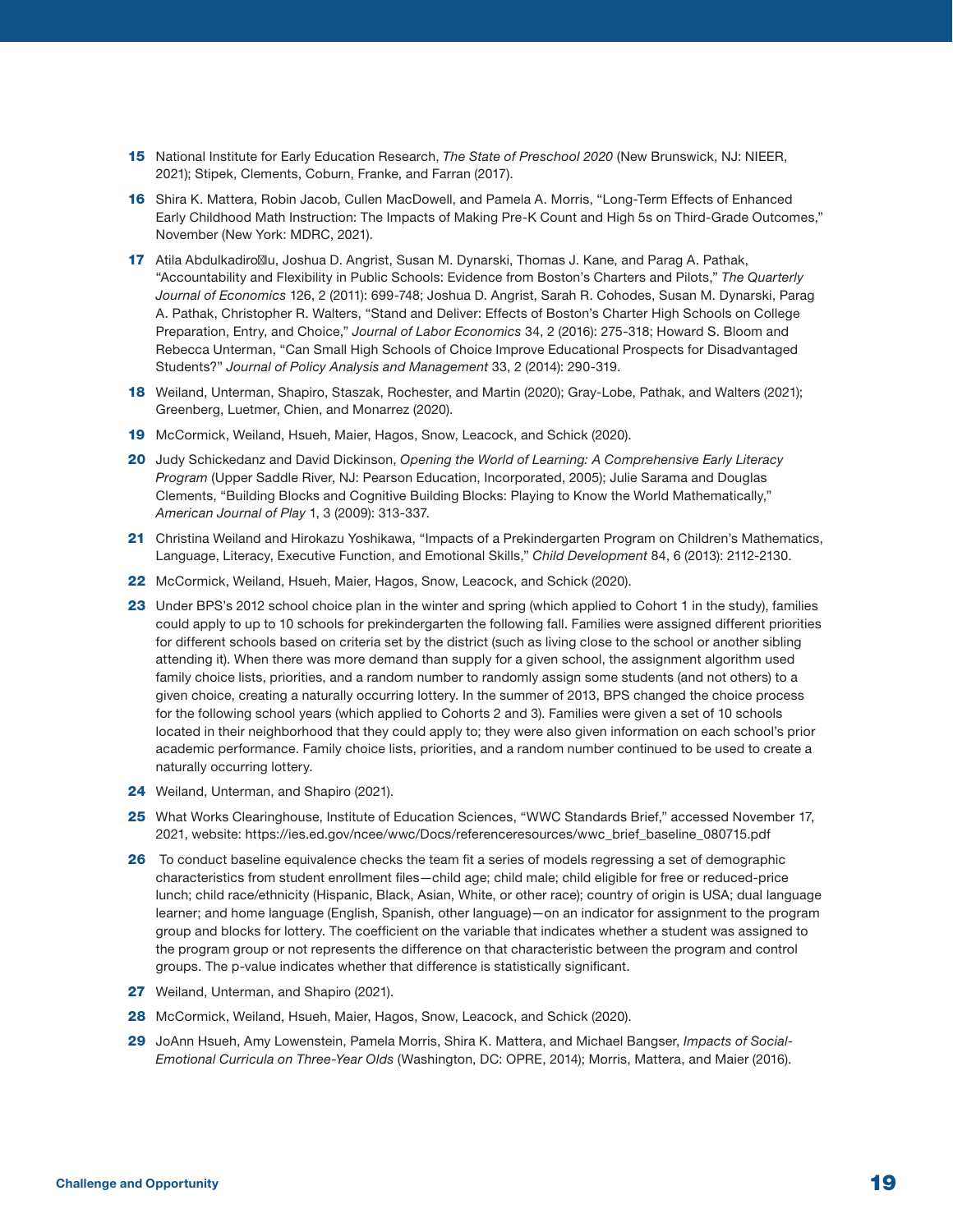- <span id="page-19-0"></span>[30](#page-15-0) McCormick, Weiland, Hsueh, Maier, Hagos, Snow, Leacock, and Schick (2020).
- [31](#page-16-0) Bloom, Thompson, and Unterman (2010); Rebecca Unterman and Christina Weiland, "Higher-Quality Elementary Schools Sustain the Prekindergarten Boost: Evidence from an Exploration of Variation in the Boston Prekindergarten Program's Impacts," EdWorkingPaper 20-31 (Providence, RI: Annenberg Institute at Brown University, 2020).

## ACKNOWLEDGMENTS

The authors would like to thank several MDRC colleagues, including Samuel Maves for his masterful report coordination, Jill Kirschenbaum and Jill Verrillo for reviewing the report and providing helpful feedback, and Carolyn Thomas for preparing the brief for publication. We also thank Cullen MacDowell at MDRC for his assistance with data analysis. Because this brief builds off an earlier lottery-based study of the Boston Public Schools prekindergarten program, the authors benefited from the work done by members of that team, including Sara Staszak, Anna Shapiro, Shana Rochester, and Eleanor Martin. The team also thanks Apryl Clarkson, Isabel Lopez Hurtado, and Mariana Ronchini from the Boston Public Schools Office of Data and Accountability for helping the team access necessary district data; Matthew Deninger and Pierre Lucien from the Massachusetts Department of Elementary and Secondary Education for helping the team access state data and reviewing the brief; and Jason Sachs, Brian Gold, and Anne Taylor with the Boston Public Schools Department of Early Childhood for their continued partnership and collaboration in completing this work.